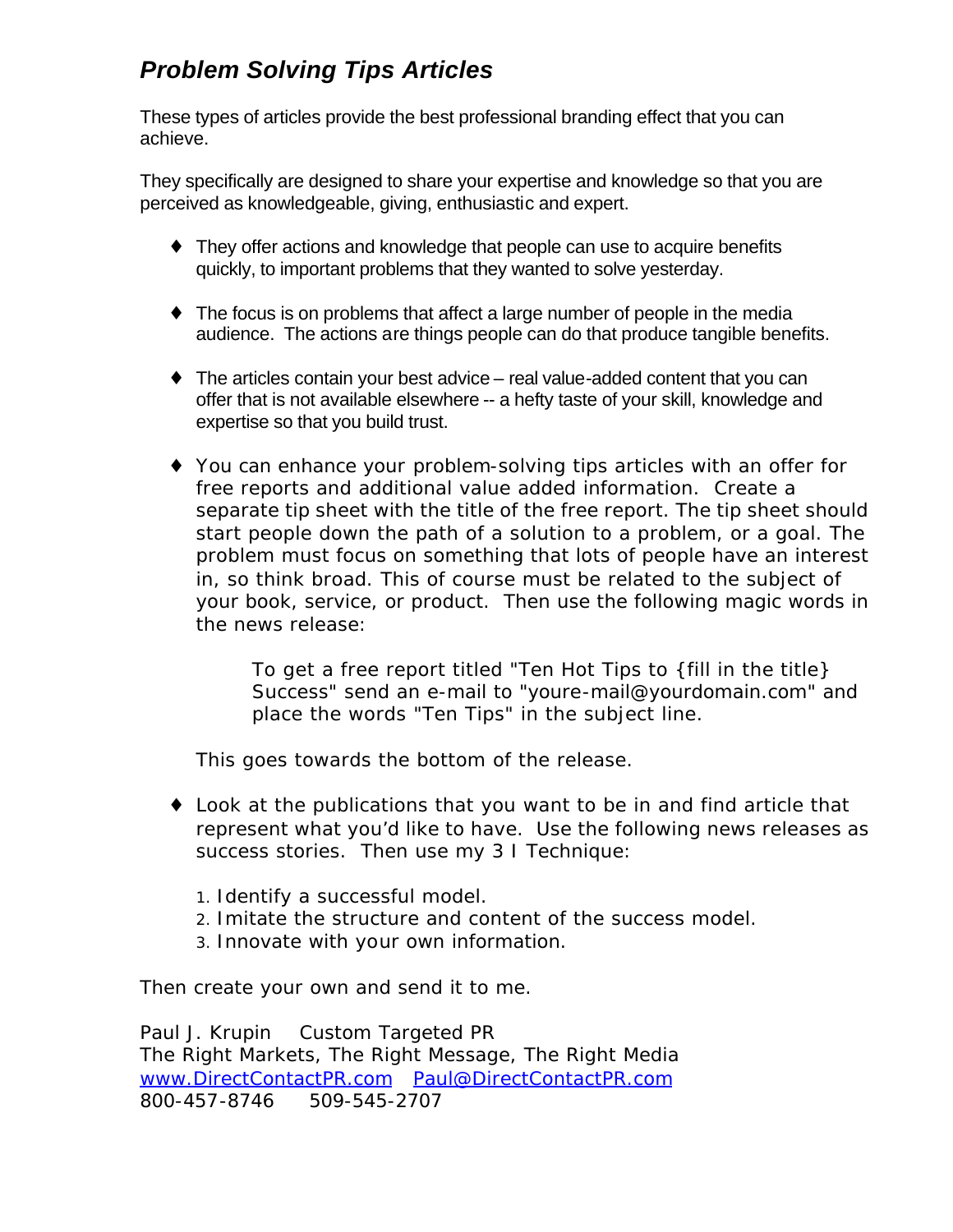For Immediate Release Contact: Gunnar Fox 214-929-1243 gunnar@kickassincollege.com

Media kits, review copies and interviews available on request. Please hit reply and provide us with your best street address.

# *Kick Ass in College: A Guerrilla Guide to College Success*

*Welcome to college! Your classes are in this building over here. The cafeteria is over there. Parties are available all the time. You can spend money really quickly. And flunking out is easy and you don't really have to try.*

### *Are you ready? Will you get the most out of your college experience?*

As an academic counselor at the University of Texas in Austin, Gunnar Fox encountered just about every possible fiasco and recipe for failure that college kids could come up with.

*"Unfortunately, they don't teach success techniques in college. It's strictly sink or swim."*

So he learned what it takes to get through to kids and help them succeed. He then created an irreverent and laugh-out-loud funny guide titled *Kick Ass in College: A Guerilla Guide to College Success*. Here's a book that should be mandatory reading for college students everywhere.

He urges students to look at college as though it is a full time job.

"*Think of it as a low pay four-year, entry-level position into adulthood*," he says.

Fox refined his aggressive strategies through working with hundreds and hundreds of university students, identifying the major causes of failure and negative thought patterns that plagued them.

College kids can be taught the blueprint for classroom success. But they also need to realize that there is a highly competitive job market that awaits them and that they need to learn how to handle relationships, substance abuse and many other real-world issues.

Gunnar dishes out hundreds of valuable tips with a trademark combination of raucous humor and bone-chilling candor:

### *Among his tips for getting A's:*

- *Take 3-5 minutes to review and supplement your notes* at the end of class (instead of stampeding out of the room with the rest of the herd). This simple practice will increase your memorization of the material by some 75%.
- *There is no shame in watering down university classes* that threaten to destroy your GPA. See if you can fulfill those requirements at community college or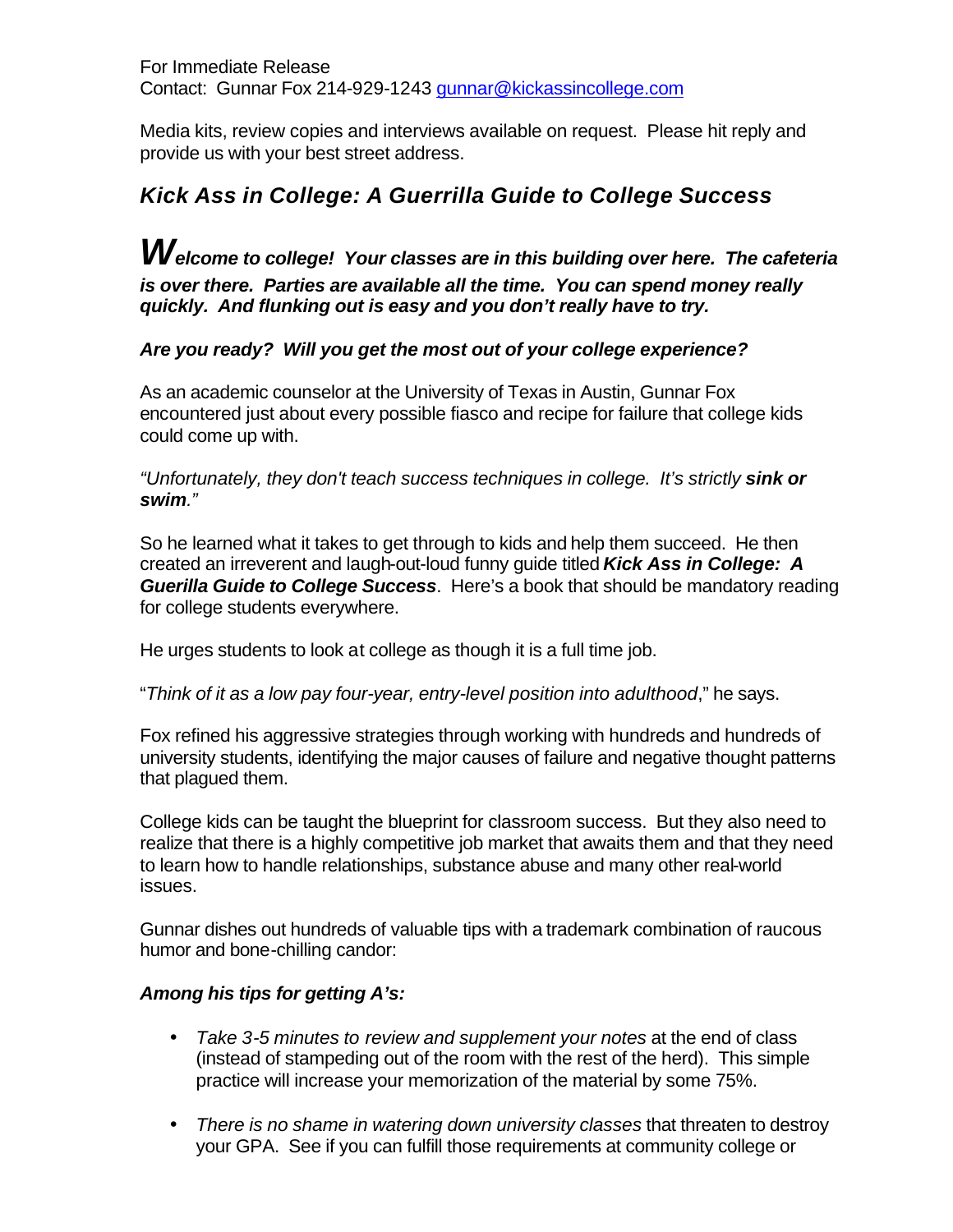during a summer semester to improve your chances of pulling through with a solid grade.

- Many professors maintain a file of old tests and essays at the library. It is foolish not to study those – especially since instructors tend to recycle exam material!
- *Get tutoring at the first hint of trouble.* Think of tutoring as a way to land A's not merely as a way to avoid poor grades. There are inexpensive (even free!) tutoring resources available to you for the asking.

#### Here are his **Top Ten Deadly College Mistakes.**

1. **Failing to understand that College itself is actually a job**—**a four-year entrylevel position into adulthood.** 

Looking for the "real world"? You're in it, baby! Sure, college is meant to be one of the most enjoyable times in your life. But it's also the place you go to become *the kind of person you would want to hire.* Employers will scrutinize your college record to assess your maturity, discipline and how well you juggle responsibilities.

#### 2. **Not taking two minutes to seek out classes with great professors who have reasonable grading policies.**

A little research can mean the difference between having a fascinating experience in the classroom with a faculty superstar… and nodding off because your professor can't lecture his way out of a paper bag. You'll also want to avoid the sadistic instructors who pride themselves on giving as few "A" grades as possible.

#### 3. **Using stone-age study skills that actually prevent you from harnessing the awesome power of your two greatest gifts: intelligence and memory.**

There are no shortcuts to studying. But there *are* ways (MANY ways) to make your study time exponentially more productive. Be a friend to yourself: seek out the best study and memorization techniques.

#### 4. **Taking correspondence or Internet courses that keep them on the couch and out of the classroom**.

Correspondence/internet classes always require super-human discipline and the tests can be a lot tougher. Besides, you miss the in-class experience, which is one of the most enriching aspects of any college education.

### 5. **Failing to work the system to avoid or water down G.P.A.-killing classes.**

There's no shame in learning to work the system to do an end-run around unpleasant requirements—so long as you get the degree you want. Your success depends on taking classes that inspire you... and not getting your own academic ass kicked.

#### 6. **Drifting around in "undeclared" status like the Titanic in search of an iceberg.**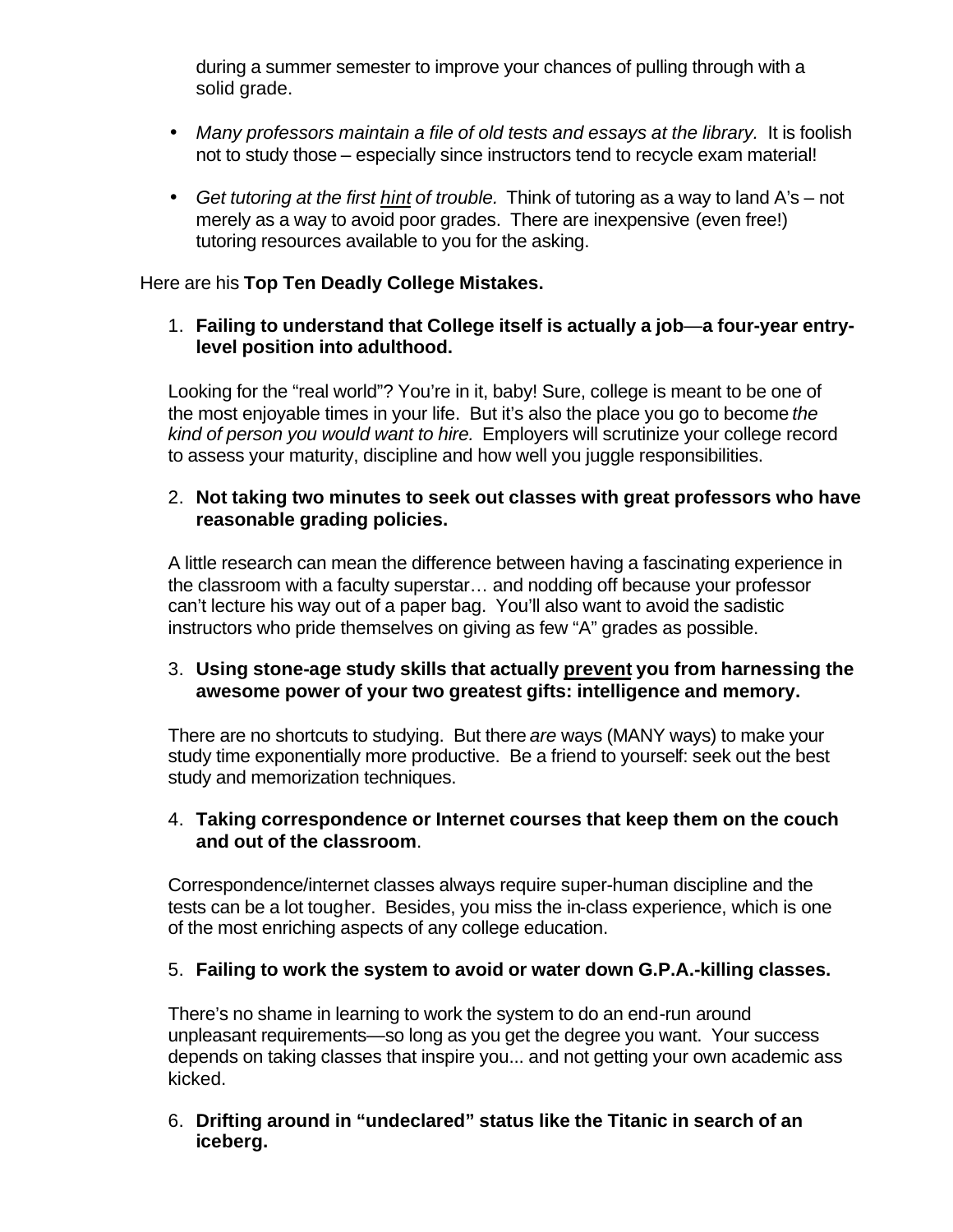If you can't figure out a basic direction for your studies you may be wasting time and money. You could end up on the six-year plan or, worse yet, never finish. If you haven't chosen a major you must commit to taking daily (yes, daily) steps to resolve this problem (yes, it is a problem).

#### 7. **Working for chump change when cheap financial aid loans and free grants are available to truly savvy applicants.**

Financial pressure can sink college students as easily as academic failure. Often, a student's knee-jerk reaction is to get a minimum-wage job. But consider this: if they spent **one tenth** of the time researching financial aid as they did flipping burgers they might not need the job at all. When I say "researching" I mean becoming a stone-cold EXPERT. Don't squander your precious time for a few bucks an hour until you have done this!

#### 8. **Mismanaging new freedoms.**

This should be pretty self-explanatory. What is more important to you, your career goals or going on a "Beers of the World" tour every weekend? How will you behave when no one's looking over your shoulder? Are you even ready for college? Not everyone is.

#### 9. **Allowing yourself to be ruled by circumstances, time constraints, ignorance**—**or unproductive relationships with negative people who are not going to get them a job or pay their bills when they get out of college.**

College is the time for you to take full control of your destiny. You must aggressively seek out information about your college's rules and deadlines so you don't get blindsided. Remember also that your primary goal is getting maximum bang for each college buck—not becoming enmeshed in a web of relationship drama.

#### 10.**Not using the same bag of tricks as the students who are** *kicking ass.*

Success is a lifestyle. Hang with and model the successful people you encounter in college. You'll find they have a lot in common—not just in the way they study, but in their whole approach to life.

#### *"Hands-down the most succinct, practical, engaging, and immediately useful success-in-college book available."*

**The Voice of Youth Advocates (VOYA) Library Journal**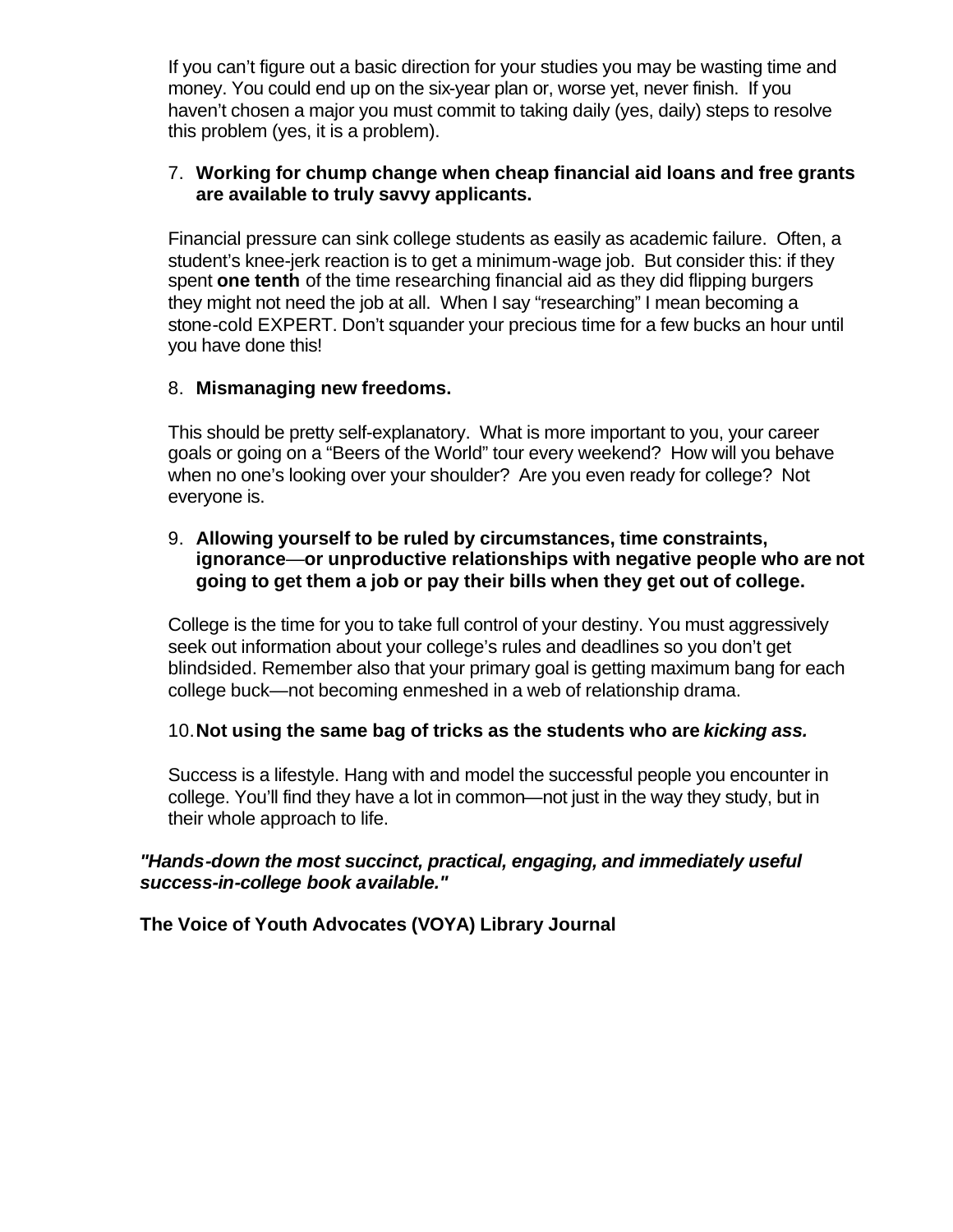

**Kick Ass in College: A Guerrilla Guide to College Success** By Gunnar Fox

ISBN: 0-9762928-2-3 \$16.95

Available online and at bookstores nationwide

For more information visit www.kickassincollege.com

*Media kits, review copies and interviews available on request.*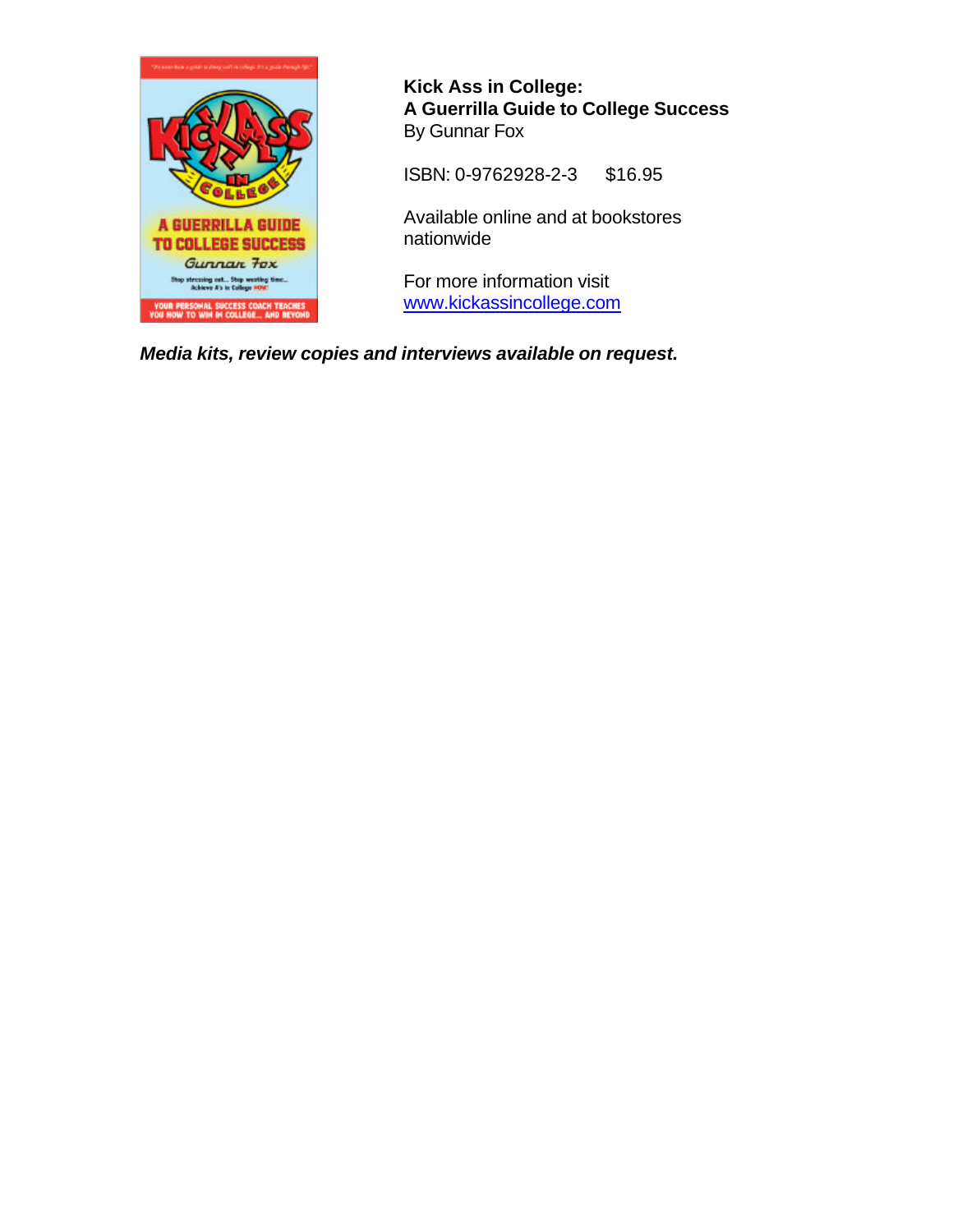# **Can You Say** *Yes to Less Stress?*

Carolyn Matheson is a woman on a mission to get people to relax and get rid of their stress.

Her new book *Yes to Less Stress* is full of stories of people who jumped in, dealt with the stress in their lives and can now sleep more easily. It provides an easy-to-use game plan and a whole arsenal of effective techniques to help make the transition to a less stressful life.

Here are Carolyn Matheson's top tactics to saying yes to less stress:

**Look inside yourself.** Although there are many dangers around that can cause us to feel stress, many of these dangers are lurking inside us. It may not be possible to eliminate stress altogether. However, it is possible to try to control the level of stress you feel.

**Take life in bite-size chunks!** There may be only so much that you want to change in your life to make it less stressful. You can't do it all at once! But no matter how small a step you take each day, over a year that will add up to 365 daily actions. Start wherever you are and take one step at a time – that is all you can do!

**Begin with yourself.** Most of us find it is hard enough to change ourselves. It is even more difficult to change others. So if you find yourself stressed by the actions of others, change how you react, rather than expecting others to change.

**Stop worrying.** Realize that there are many things in our lives that we don't have control over. Let them go. Instead worrying about what you can't change, focus your thoughts on what you can change. The antidote to worry is action.

**Put yourself first.** Take care of yourself first. It's not selfish – it's necessary, because if you are burned out and running on empty, you have nothing left to give to others. You cannot give away what you don't have. Put your priorities first and make sure you have the energy and attitude to help others.

**Take a break.** If you are doing something that is really frustrating, you need to take a break. Step away from the situation for a while. The more stressed you are, the less likely you are to be effective in solving a problem.

**Say No! Don't take on more than you can handle.** Say 'no' to other people, especially when it will make your life more stressful than you want. Take responsibility for what you can and can't cope with. Say 'no' and don't take on more than you can manage.

**Don't go without protection.** Just as we put sunscreen on us to protect against the harmful rays of the sun, we sometimes need to protect ourselves from people, places and things. You can't stop other people from being negative or living their lives from one drama to another, but you can stop yourself from being sucked in by them.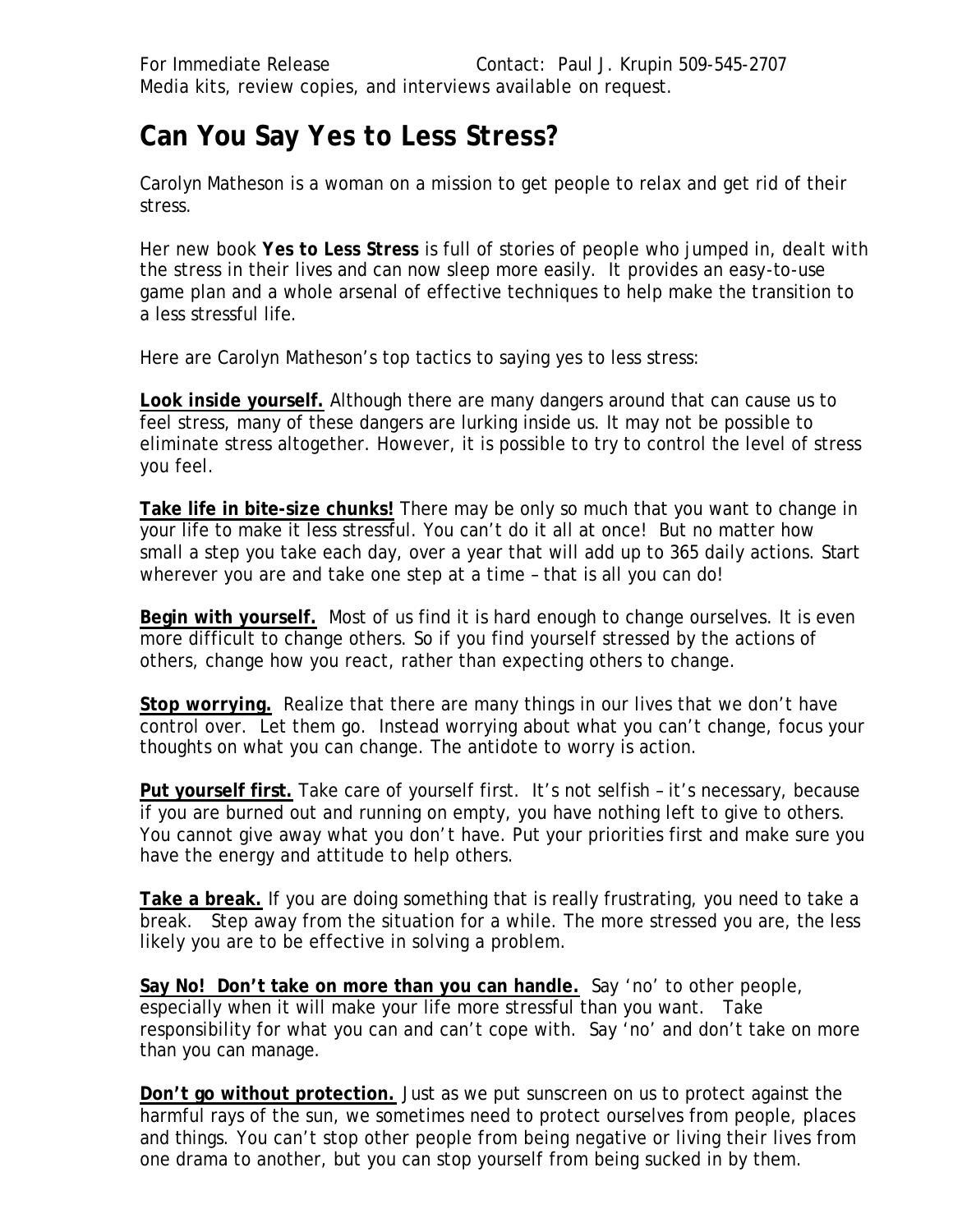**Don't give up too soon. Refocus!** If you find you are slipping away from reaching your goals, STOP! Take a break and refocus your actions on the bigger picture. Any change can be difficult. But what is the cost of not changing?

# **Yes to Less Stress**

By Carolyn Matheson

Available online at www.areustressed.com

For further information, call Paul Krupin on 509-545-2707 or email her at carolyn@peopleworkbest.com.



### *Interview topics:*

Carolyn Matheson will explain her amazingly simple and well-proven strategies how to minimize the effects of stress in your life.

No matter how hard you've tried before, she can help overcome the challenges that produce the stress you experience.

She can talk about:

- How to stop feeling stressed before it stops you
- Simple ways to lower your stress levels and enjoy life again
- How to stop yourself reacting to other people when they push your buttons
- How to deal with distractions and cope with setbacks
- How to make changes to your life every day, even when you think you have no time
- How to say no to others and yes to yourself.
- How answering your own simple questions virtually guarantees your success in dealing with stress. Find your own answers to everyday stressful situations ...

And much MORE!

Carolyn's book *Yes to Less Stress* shows you how to cope with stressful situations and find more time for yourself, your friends, and your family.

Interview Carolyn Matheson.

-end-

Media kits, review copies, and interviews available on request.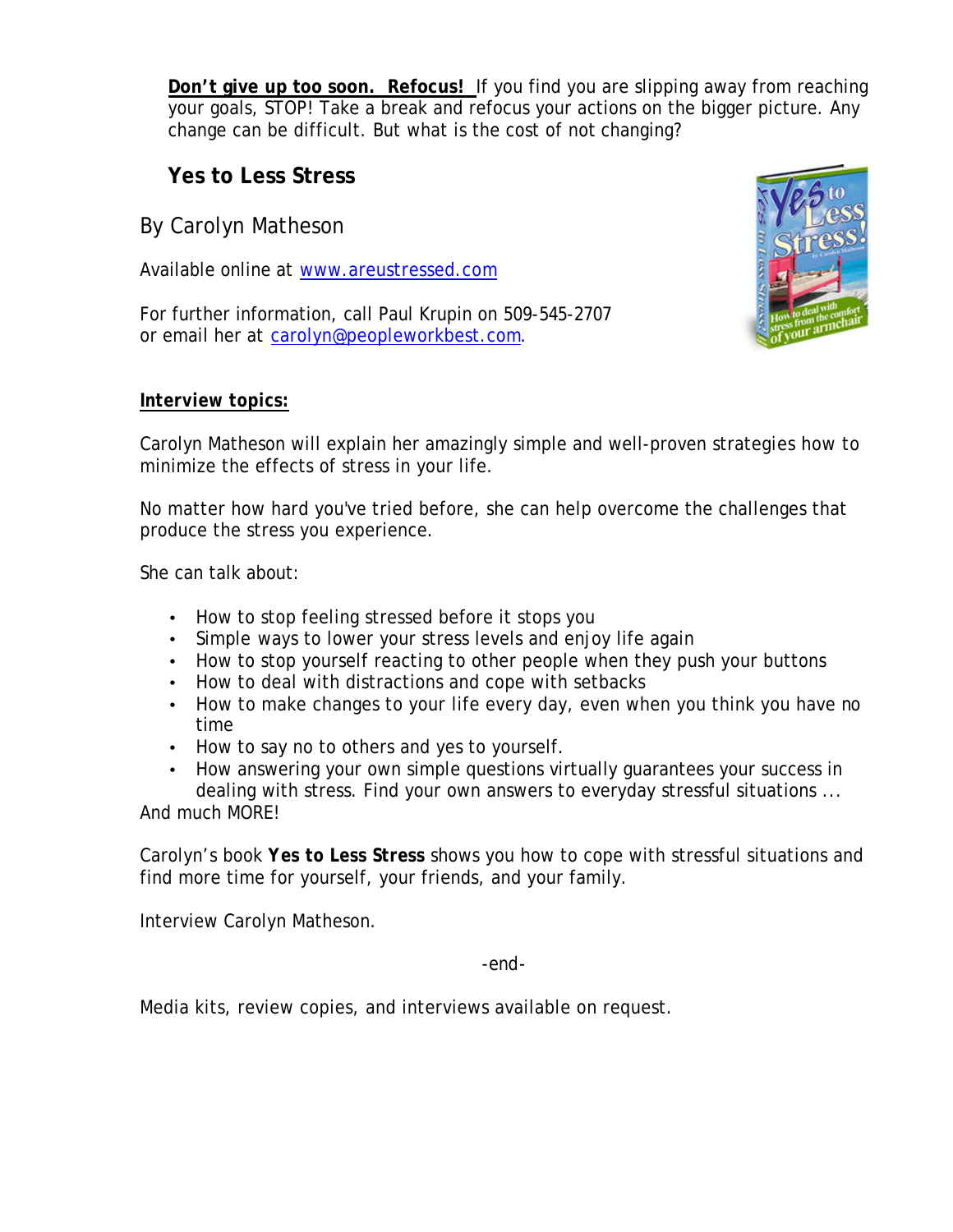**Important Feature Story -- Available for interview – Dr. Fred Baughman on** *The ADHD Fraud*

*Media review copies and interviews available on request. Local families can be identified for local feature stories.* 

*Questions and answers below for your use in designing a show that will galvanize your audience.*

*Dr. Baughman is available for interviews by arrangement please.* 

### *For additional information or requests just hit reply and email your specific requests.*

Contact: Fred Baughman fredbaughmanmd@cox.net 619-440-8236 (direct office line) or 619-504-6623 (his cell phone) or contact Paul Krupin 800- 457-8746

# *Questions and Answers for Dr. Fred Baughman*

# *Talking About Attention Deficit Hyperactivity Disorder (ADHD) & Millions of Children in America*

# *Doctor warns that there is an epidemic of psychiatric diagnosis of diseases in children*

# *ADHD is not a real disease*

*DR. FRED BAUGHMAN IS THE AUTHOR OF THE ADHD FRAUD - HOW PSYCHIATRY MAKES "PATIENTS" OUT OF NORMAL CHILDREN. HE IS ONE OF NUMEROUS MEDICAL PROFESSIONALS WHO RECENTLY TESTIFIED IN FRONT OF THE FDA AND CONGRESS IN LATE MARCH 2006. FRED A BAUGHMAN JR., MD, IS AN ADULT AND CHILD NEUROLOGIST CERTIFIED BY THE AMERICAN BOARD OF PSYCHIATRY AND NEUROLOGY AND A FELLOW OF THE ACADEMY OF NEUROLOGY. HE HAS DISCOVERED AND DESCRIBED REAL DISEASES. HE HAS TESTIFIED BEFORE THE US CONGRESS, THE EUROPEAN UNION, THE CONGRESS OF MEXICO, THE PARLIAMENT OF WESTERN AUSTRALIA, AND INNUMERABLE OTHER NATIONAL AND INTERNATIONAL GOVERNMENT BODIES. HE IS AN EXPERT WITNESS IN LAWSUITS AND LEGAL CASES REGARDING PSYCHIATRY'S INVENTED DISEASES.* 

# *Interview Dr. Baughman*

According to **Fred Baughman**, **MD**, there is an epidemic taking place all across America and it is being exported to all of the developed nations of the world by the psychiatric-pharmaceutical cartel.

Parents are told to place their children on Ritalin or Adderall amphetamines--or else be charged with medical negligence and risk having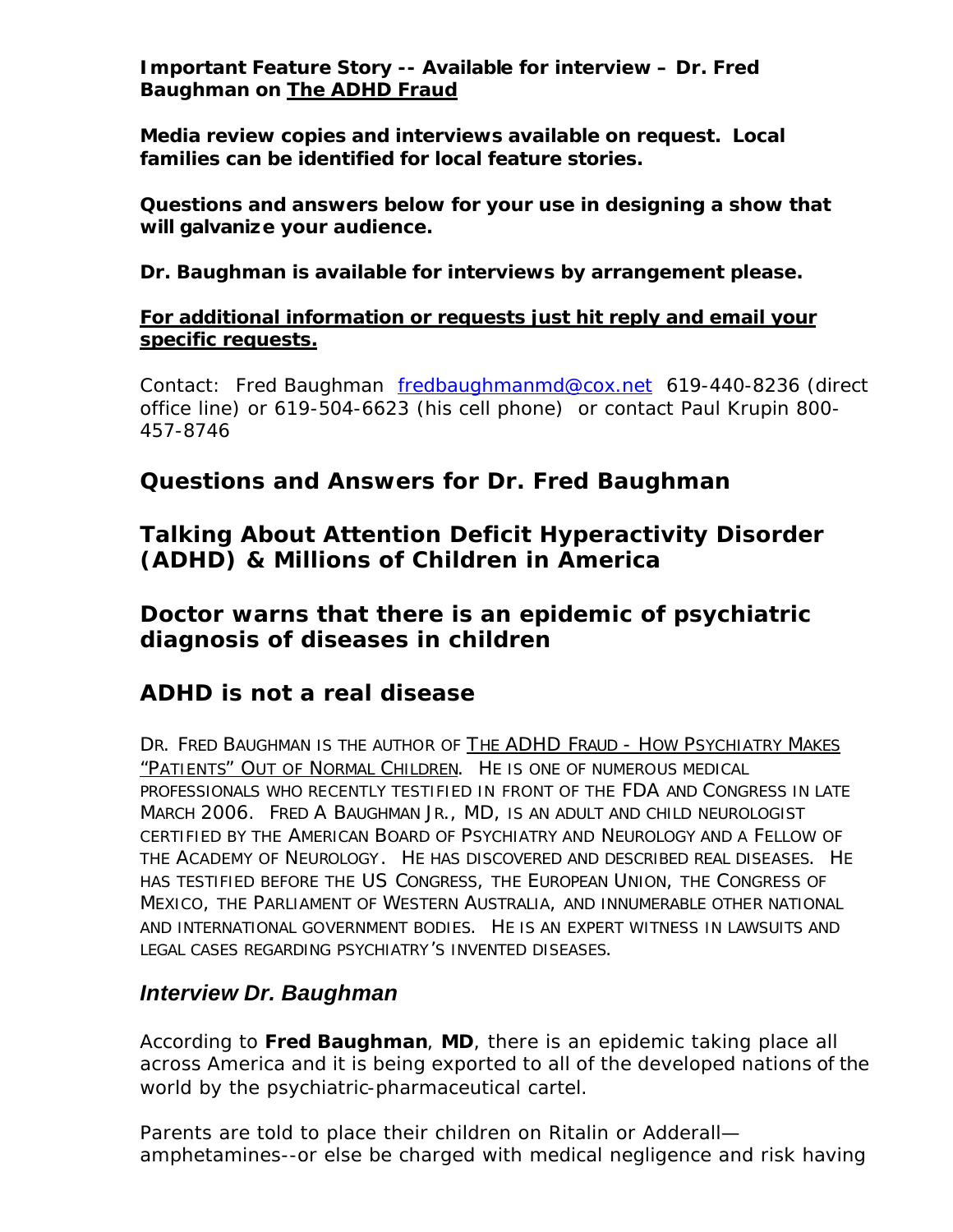their child taken from them and made a ward of the court—as has happened to tens of thousands across the country.

### *Dr. Baughman can talk about what we are doing to children:*

♦ **"We are drugging normal children so that they act less like normal children and forcing them to act like the docile adults who are supposed to be teaching them".**

Dr. Baughman is one of numerous medical professionals who recently testified in front of the FDA and Congress.

- ♦ *"ADHD is not a disorder or disease or a syndrome or chemical imbalance of the brain. It is not over-diagnosed, under-diagnosed, or mis-diagnosed. It doesn't exist in 3%, or 5%, or 10 % of the population. In fact, it doesn't exist at all. It's is 100% Fraud."*
- ♦ *"ADHD is a manufactured disease-an invented disease that results in huge profits for psychiatrists, pediatricians, family practitioners, neurologists, psychologists, school districts, medical front groups (NAMi, CHADD) members of Congress, and, most of all, for pharmaceutical companies."*

### *Dr. Baughman can describe what is happening in schools:*

- ♦ We have allowed school and health care professionals to blanketclassify behavior and establish bounds for student conduct in the school environment. We hand out drugs to kids as freely as we give them Flintstone vitamins.
- ♦ In spite of schools with posted signs everywhere that say "drug free zones" it turns out that nearly everywhere, the most effective drug pushers are the legal ones.

Dr. Baughman, author of the new book, *The ADHD Fraud*: *How Psychiatry Makes "Patients" Out of Normal Children* says that parents and educators have to stop thinking of "chemical imbalances," diagnosing and drugging.

*"We have to stop thinking of our schools and normal children in medical terms—period!"* 

This has been the key to their victimization and ours.

**"Where common sense, discipline and teacher accountability, are needed, psychiatry and Big Pharma have been ushered in. They have been legislated into our schools by Congress and have coerced the for-profit diagnosing and drugging of our entirely normal children."**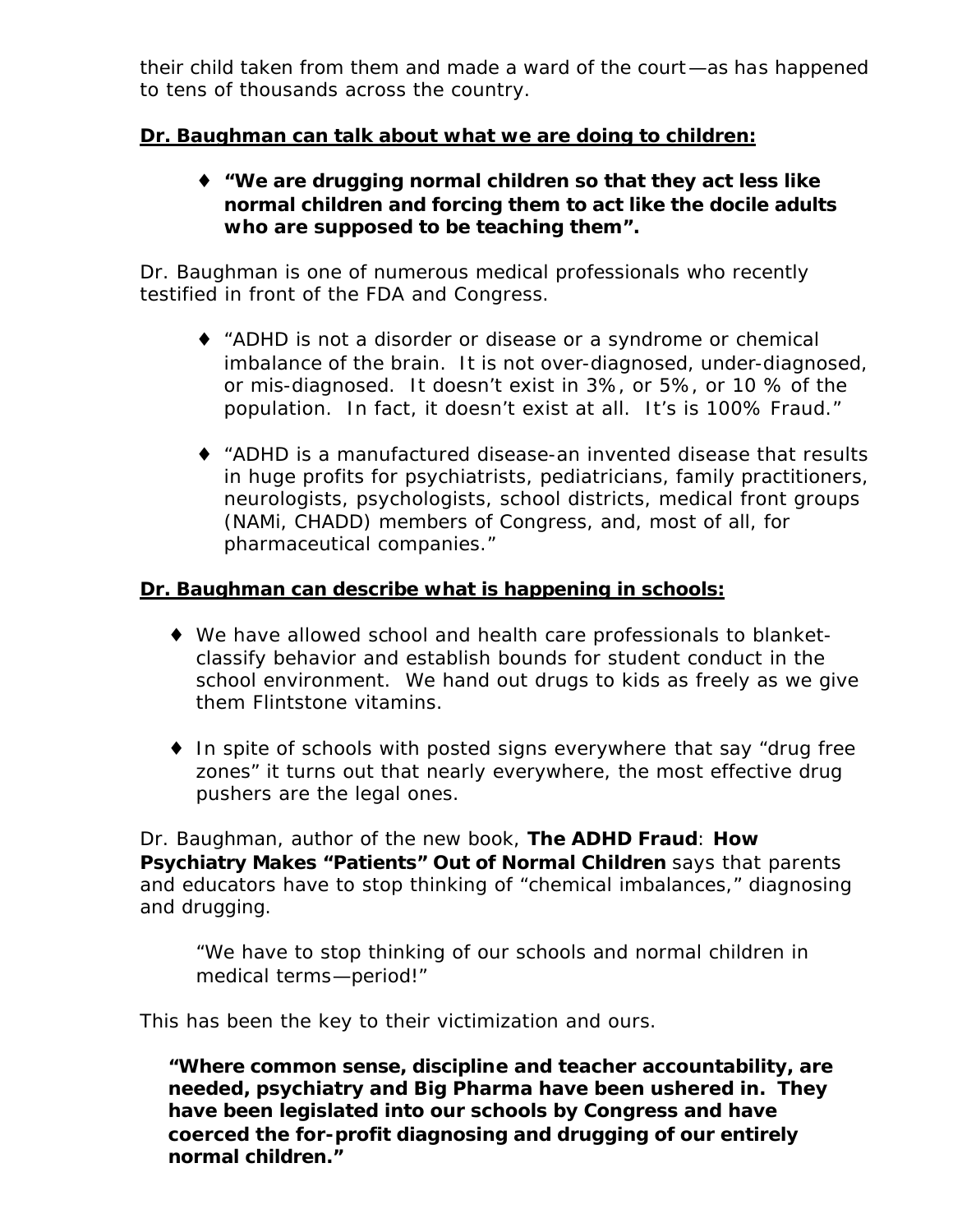**DR. FRED BAUGHMAN ANSWERS SOME IMPORTANT QUESTIONS ON THE SUBJECT OF ADHD AND CHILDREN**

# *Q: Have officials at your school "diagnosed" your child as having ADHD? As a result of this labeling, is your child taking Ritalin? Adderall? Concerta? Metadate? Strattera? Any psychiatric drug?*

*A:* **Giving high energy children drugs to quiet them down is a very common practice in the United States. There are also significant risks.** 

Here's a case in point: On March 21, 2000, fourteen-year old Matthew Smith was having a good time skateboarding with two of his cousins. Suddenly, he collapsed to the floor and started turning blue. His cousins called 911 but the paramedics couldn't revive him. At the hospital he was pronounced dead from a heart attack – a heart attack caused by Ritalin.

Matthews's parents had been giving him Ritalin since he was six years old. Ritalin is classified as a Schedule II drug, which the DEA reserves for the most dangerous and addictive drugs that can be prescribed legally.

But to the educators at Matthews's school, Ritalin was simply a magic pill that made troublesome students easier to manage.

Prior to being diagnosed as having Attention Deficit Hyperactivity Disorder (or ADHD or ADD for short), Matthew was an energetic, boisterous highly social child who did not focus on his school work quite the way his teachers wanted him to.

*Was he in dire need of medication? Did he need medication at all?*

The push to label Matthew occurred when he was in the first grade. School officials said that he was fidgety in his seat and would sometimes disrupt the class, and that he often had trouble staying focused on his work.

The school social worker called Matthews parents and said that Matthew needed to take medication saying, "*He's got ants in his pants*".

This unqualified social worker made the diagnosis and recommendation for medication and handed them a list of physicians who it was known would provide them with a prescription.

Even though technically this constitutes practicing medicine without a license, *this same process has been occurring in school districts all across the nation* by the thousands of teachers, administrators, counselors, psychologists and social workers for several years now.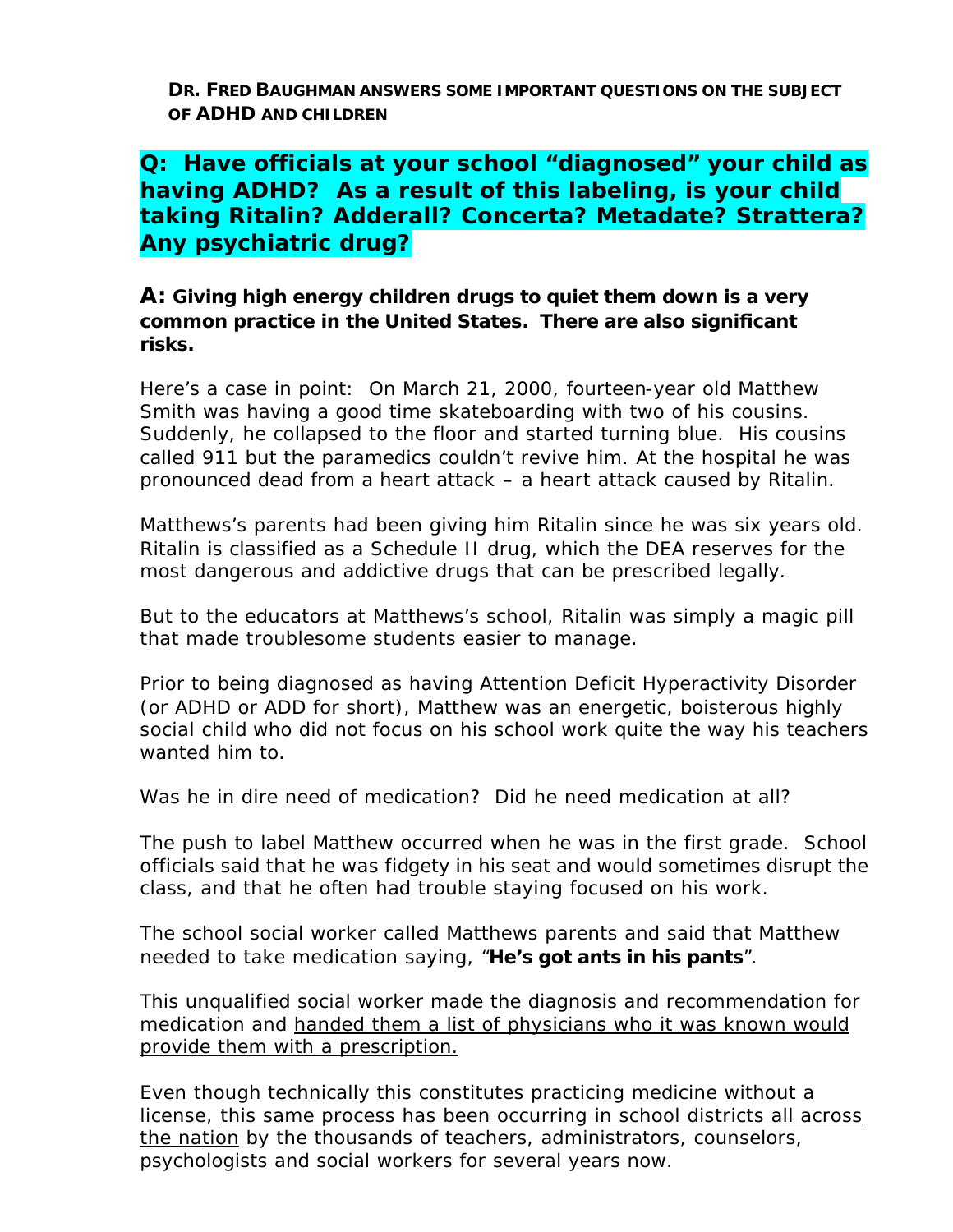# *Q: Parents are relying on school officials and their physicians. How bad is the situation really?*

**A:** There are over 6 million children in the United State who have been diagnosed with ADHD and drugged for ADHD. Forty to fifty percent of the children in some classes are said to have ADHD or ADD. In one school, 65 percent of the fifth graders had been diagnosed with ADD and were on medication.

In addition, parents are succumbing to the threats from school officials without any idea of the possible side effects or negative consequences.

There is an epidemic taking place all across America and it is being exported to all of the developed nations of the world by the psychiatricpharmaceutical cartel. Parents are told to place their children on Ritalin or Adderall—amphetamines--or else be charged with medical negligence and risk having their child taken from them and made a ward of the court—as has happened to tens of thousands across the country.

Here is another real-life case in point: **Tammie Marie Kubiac** of **Buffalo, N.Y**. took her 12 year old son off of psych drugs that made him zombie-like, *was proclaimed "negligent" and lost custody of all three of her children.*

The situation is out of control and people need to be ready to protect their children.

# **Q: Where did ADHD come from?**

A: The pharmaceutical companies made a list of the most common symptoms of emotional discomfiture of children and in a stroke that could not be more devoid of science or Hippocratic motive, *termed them "diseases"/ "chemical imbalances"* each needing/requiring a "chemical balancer"- a pill." Thirty-five years of research in "biological" psychiatry's "chemical imbalances"/"diseases" as actual diseases. In 1970, when "hyperactivity"/ ADHD was first represented to Congress to be a brain disease, only 150,000 had it.

Today, not by science, but by the "big lie" -saying it is a disease often enough, 6-7 million have it! Nor is ADHD the only "chemical imbalance"/"disease" of the brain. They give us conduct disorder (CD), oppositional-defiant disorder (ODD), major depressive disorder (MDD), OCD, PTSD, GAD, SAD, etc., a total of 374 psychiatric disorders in the Diagnostic and Statistical Manual (DSM-IV-TR) of the American Psychiatric Association (APA), said to be "chemical balancers" --pills--thanks, once again, not to science, but to the "big lie."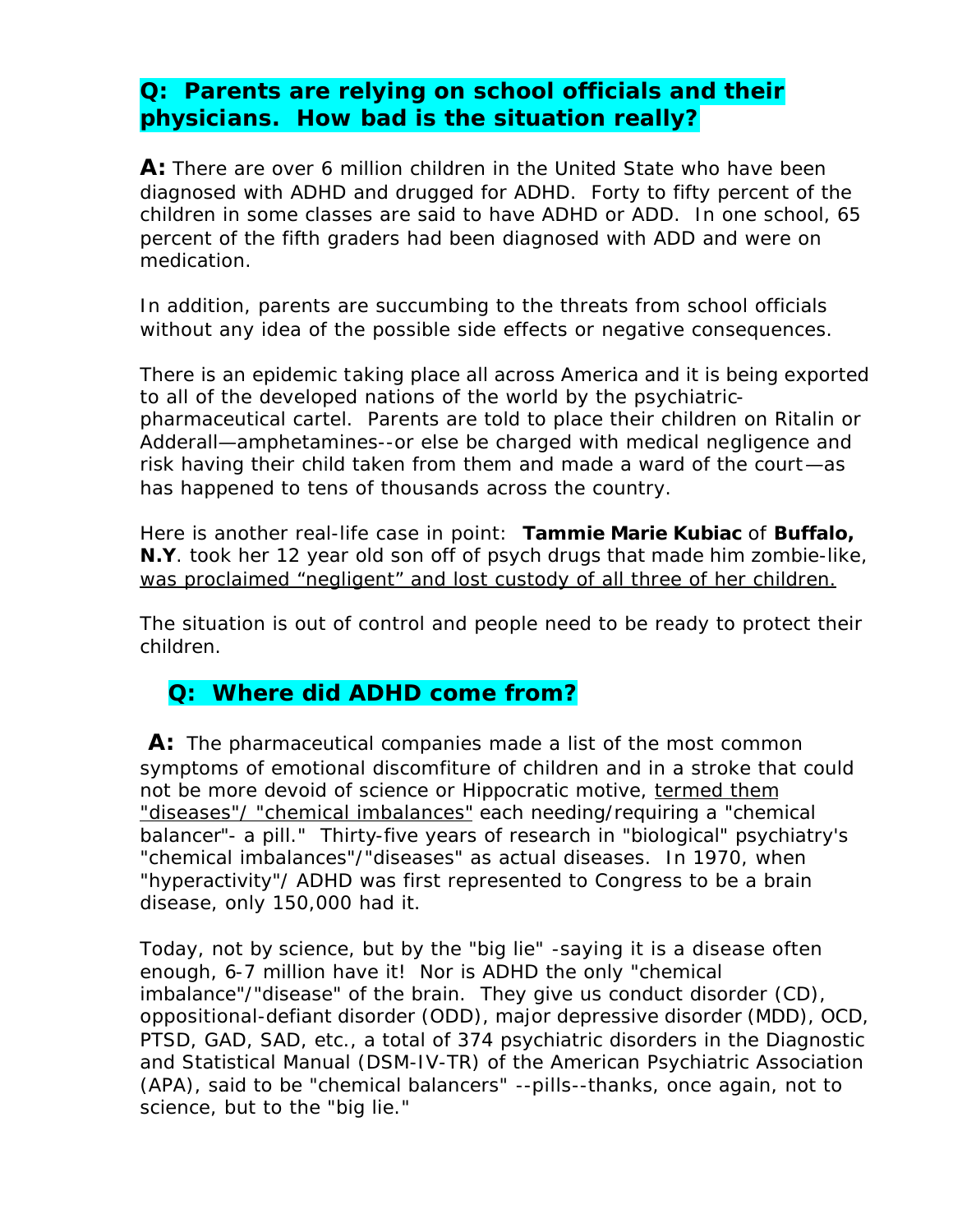### **Q: How many people are affected?**

A: In 2003 Congressional hearings it was said that 17% of the nation's school children, 8.8 million, were labeled and drugged by psychiatry. Today it is 20%; one in five; 10.4 million! As if this were not enough the President's New Freedom Commission on Mental Health is set to foist upon us the compulsory, government-mandated mental health screening of all 52 million US schoolchildren. Clearly, it is a psycho-pharm-government cartel. When normal people are told they have a disease to make "patients" of them, for profit, we have "violation of informed consent - malpractice." When, next, normals – are lied to, made into "patients" and drugged - again, for profit-- we have a "assault and battery - poisoning." As I wrote to Attorney General, Janet Reno, April 15, 1998, "This is the greatest health care fraud in US history."

### *Q: So what is the reason for this situation. Why is ADHD diagnosed so frequently?*

A: ADHD is not a disorder or disease or a syndrome or chemical imbalance of the brain. It is not over-diagnosed, under-diagnosed, or mis-diagnosed. It doesn't exist in 3%, or 5%, or 10 % of the population. In fact, it doesn't exist at all. It's is 100% Fraud.

ADHD is a manufactured disease-an invented disease that results in huge profits for psychiatrists pediatricians, family practitioners, neurologists, psychologists, school districts, medical front groups (NAMi, CHADD) members of Congress, and, most of all, for pharmaceutical companies.

We have allowed school and health care professionals to blanket-classify behavior and establish bounds for student conduct in the school environment. We hand out drugs to kids as freely as we give them Flintstone vitamins.

In spite of schools with posted signs everywhere that say "drug free zones" it turns out that nearly everywhere, the most effective drug pushers are the legal ones.

### **Q: Parents can often be caught in a bind if they rely on the school and their physician. What should parents do if they are told their child needs to be on drugs?**

A: We are drugging normal children so that they act less like normal children and forcing them to act like the docile adults who are supposed to be teaching them. Parents and educators have to stop thinking of "chemical imbalances," diagnosing and drugging.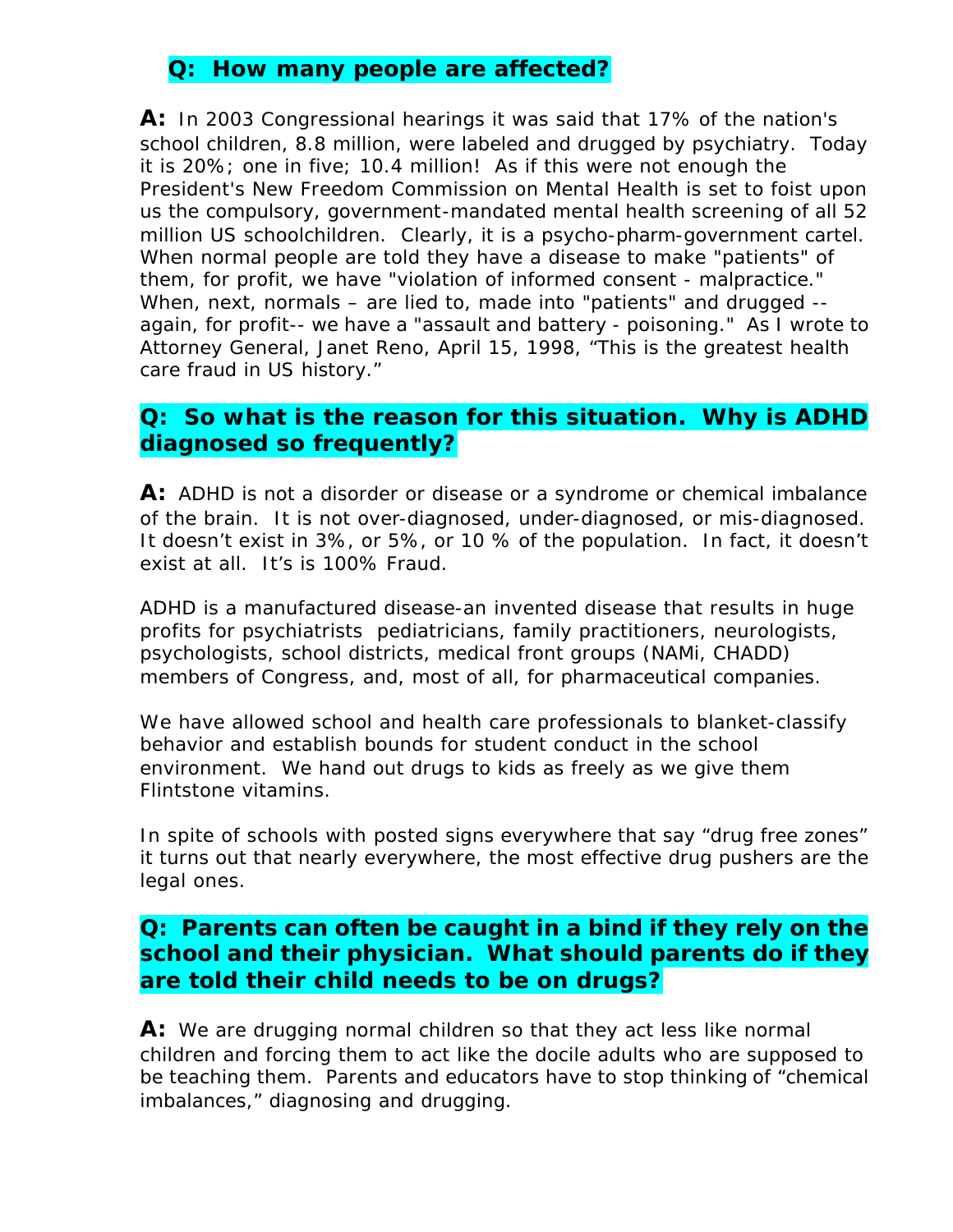We have to stop thinking of our schools and normal children in medical terms—period! This has been the key to their victimization and ours.

*Where common sense, discipline and teacher accountability, are needed, psychiatry and Big Pharma have been ushered in. They have been legislated into our schools by Congress and have coerced the for-profit diagnosing and drugging of our entirely normal children.*

*Susan B. Anthony had it right: "I taught little children six hours a day…As I got older I abolished whipping. If I could not manage a child, I thought it my ignorance or lack of ability as a teacher."* 

*Once children are labeled with ADHD they are no longer treated as normal. Once any psychiatric drug courses through their brain and body they are, for the first time, physically, neurologically, and biologically abnormal.*

### **Parents need to demand that educators and physicians prove that a real mental disease is present.**

Those who are announcing, child-by-child, by the millions that they are abnormal-diseased (abnormality  $=$  disease) bear the burden of proof-of demonstrating one-by-one the abnormality that *is* that disease before telling the patient any such thing.

And yet, in psychiatry, nowhere in the medical-scientific literature of the world is their proof that ADHD or any psychiatric diagnosis/"chemical imbalance" is an objective abnormality/disease.

The symptoms that appear in the 1987 Diagnostic and Statistical Manual (DSM) that form the basis for the diagnosis of ADHD and shows that most of them really amount to things that normal children do that irritate adults who do not have the patience compassion or interest to tolerate them.

### **Q: What sort of changes do we need to make to school** *programs?*

A: The real question is how we go about destroying the monster we've created. We've been conned into believing that abnormalities/diseases reside within our children. We've been lulled into believing in their "chemical imbalances" of the brain, all of them needing "chemical balancers"—the pills, which it just so happens, they produce.

The evil forces do not reside in the brains of our children, they reside in Big Pharma, government, psychiatry, organized medicine and medical practitioners, schools and in teachers everywhere.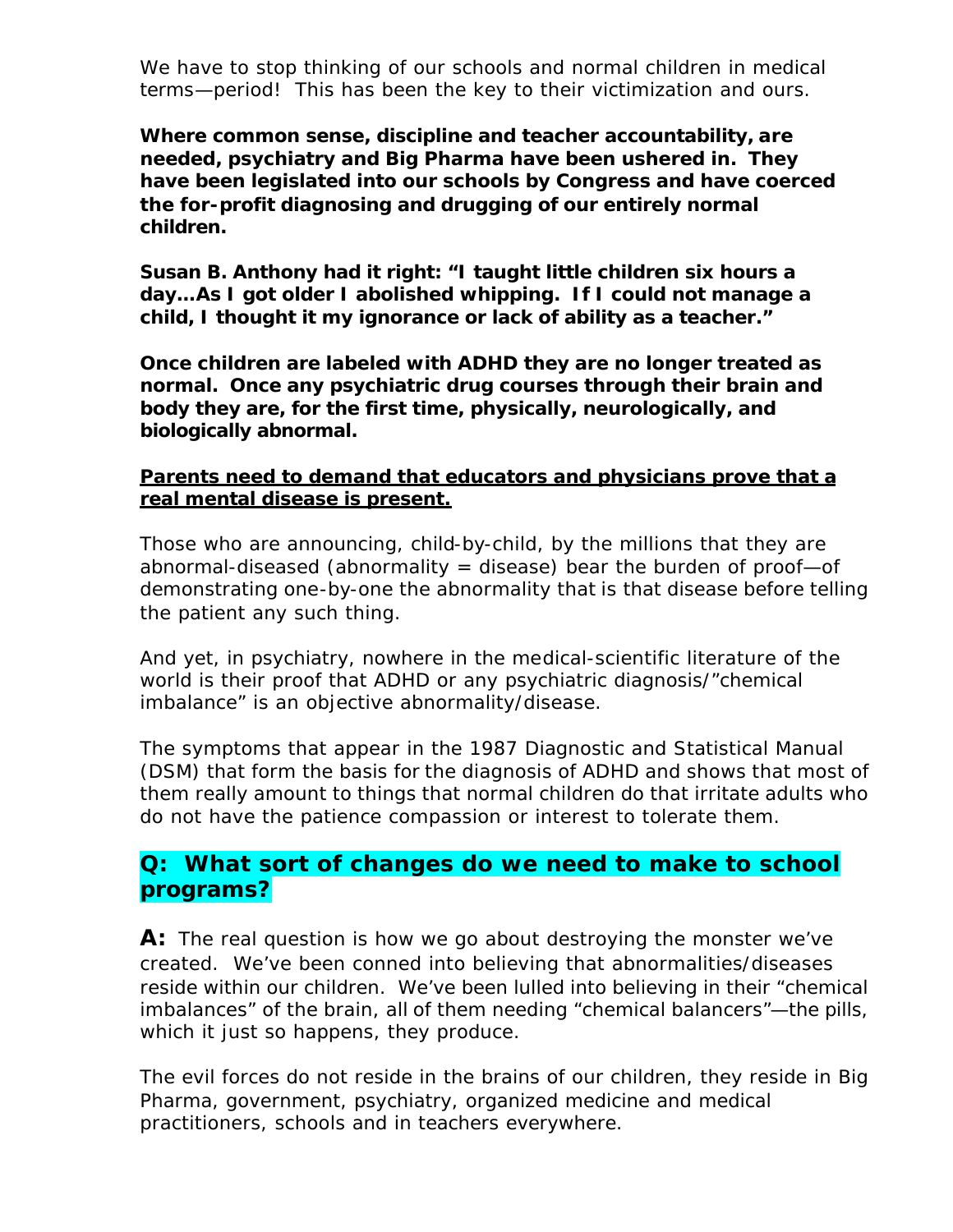Our children act in ways that bother adults. We've got to now teach the adults that the solution is up to them.

We know that there are sane people who are horrified at the thought of participating in a massive abuse of children—in poisoning them.

It's horrifying. There are over half a million children between the ages of 2 and 5 now being treated with powerful drugs for ADHD. Ritalin was created and it's history as a drug in search of a disease Nobody has any idea of the effects these drugs will have on children so young. We have got to stop this criminal, inhuman, diagnosing and drugging. The criminals who do it knowingly and willfully must be exposed, charged, indicted and sentenced for the masses of normal children addicted, injured and killed as it was known all along would be the case.

### *Parents, teachers, and physicians have to be challenged openly to recognize the basic truth of the medical proof.*

### *For a disease to be present there must be a macroscopic (gross, naked eye, palpable lump, audible heart murmur), microscopic or chemical abnormality in life, or at autopsy.*

With ADHD – there is NO physical abnormality/disease at all. No psychiatric disorder/chemical imbalance/disease is real...not one.

These are normal child behaviors. That is all.

### *It is a problem of adults who cannot deal with the children.*



### *The ADHD Fraud* **How Psychiatry Makes "Patients" Out of Normal Children** By Fred A. Baughman Jr., MD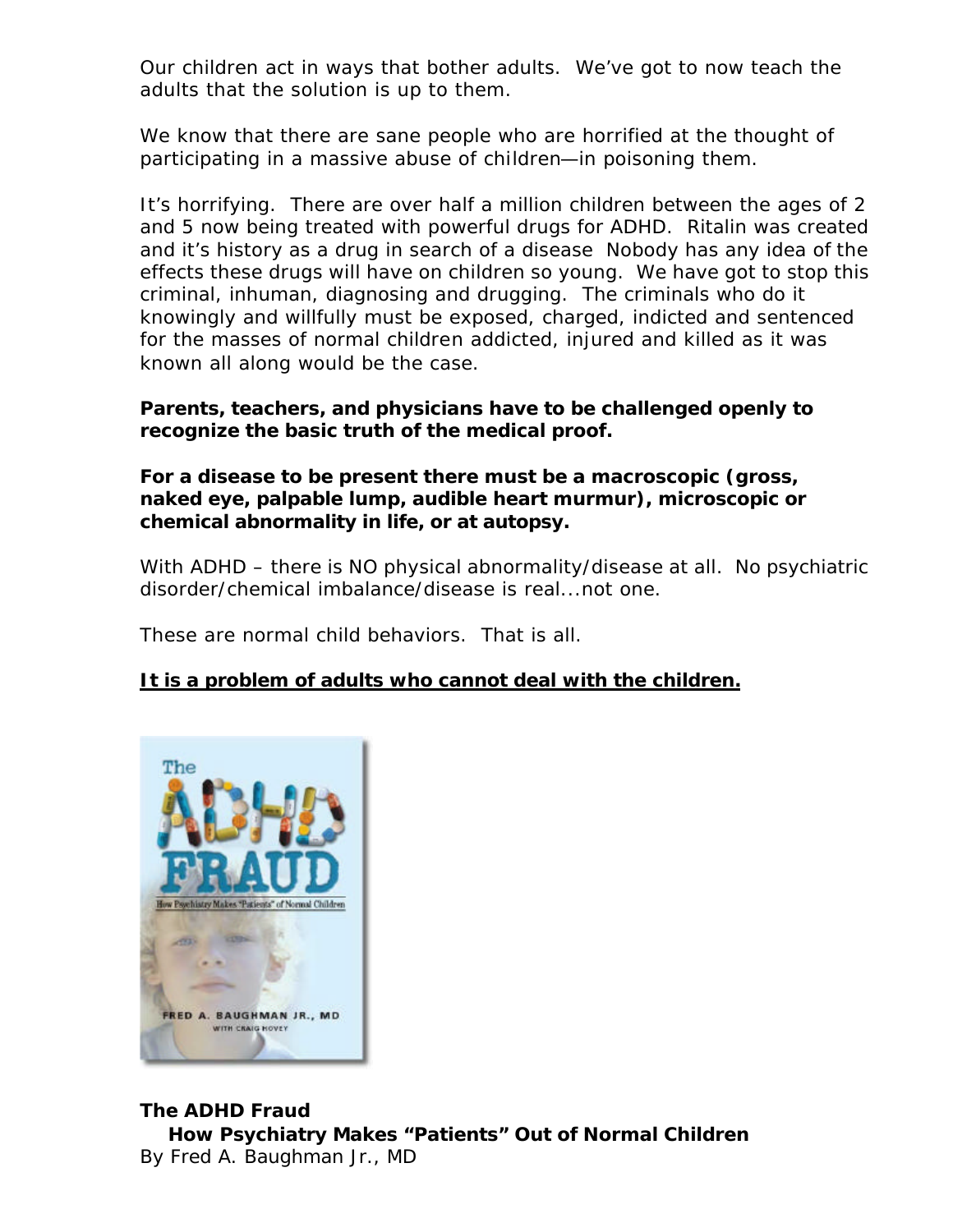With Craig Hovey

ISBN 1-4120-6458-9

US\$24.95, C\$28.69, EUR20.49, £14.35 Published by Trafford Publishing Soon to be translated into Spanish

*The ADHD Fraud* **How Psychiatry Makes "Patients" Out of Normal Children** is available in bookstores and online**, at www.Trafford.com**

For more information visit www.adhdfraud.org or www.adhdfraud.com

# *About the Author*

Fred A Baughman Jr., MD, is an adult and child neurologist certified by the American Board of Psychiatry and Neurology and a Fellow of the Academy of Neurology. He has discovered and described real diseases. He has testified before the US Congress, the European Union, the Congress of Mexico, the Parliament of Western Australia, and innumerable other national and international government bodies. He is an expert witness in lawsuits and legal cases regarding psychiatry's invented diseases.

Dr. Baughman is an experienced media guest and has appeared on many national radio and television shows. He has authored over a hundred articles in medical journals and the national press. He resides in San Diego with his wife Annette.

#### *Media review copies and interviews available on request.*

*This news release may be used in whole or part to support feature stories or interviews. We encourage you to create a show and invite in local families and educators in your area.* 

*Dr. Baughman is available for interviews by arrangement please.* 

### *For additional information or requests just hit reply and email your specific requests.*

Contact: Fred Baughman fredbaughmanmd@cox.net 619-440-8236 (direct office line) or 619-504-6623 (his cell phone) or contact Paul Krupin 800- 457-8746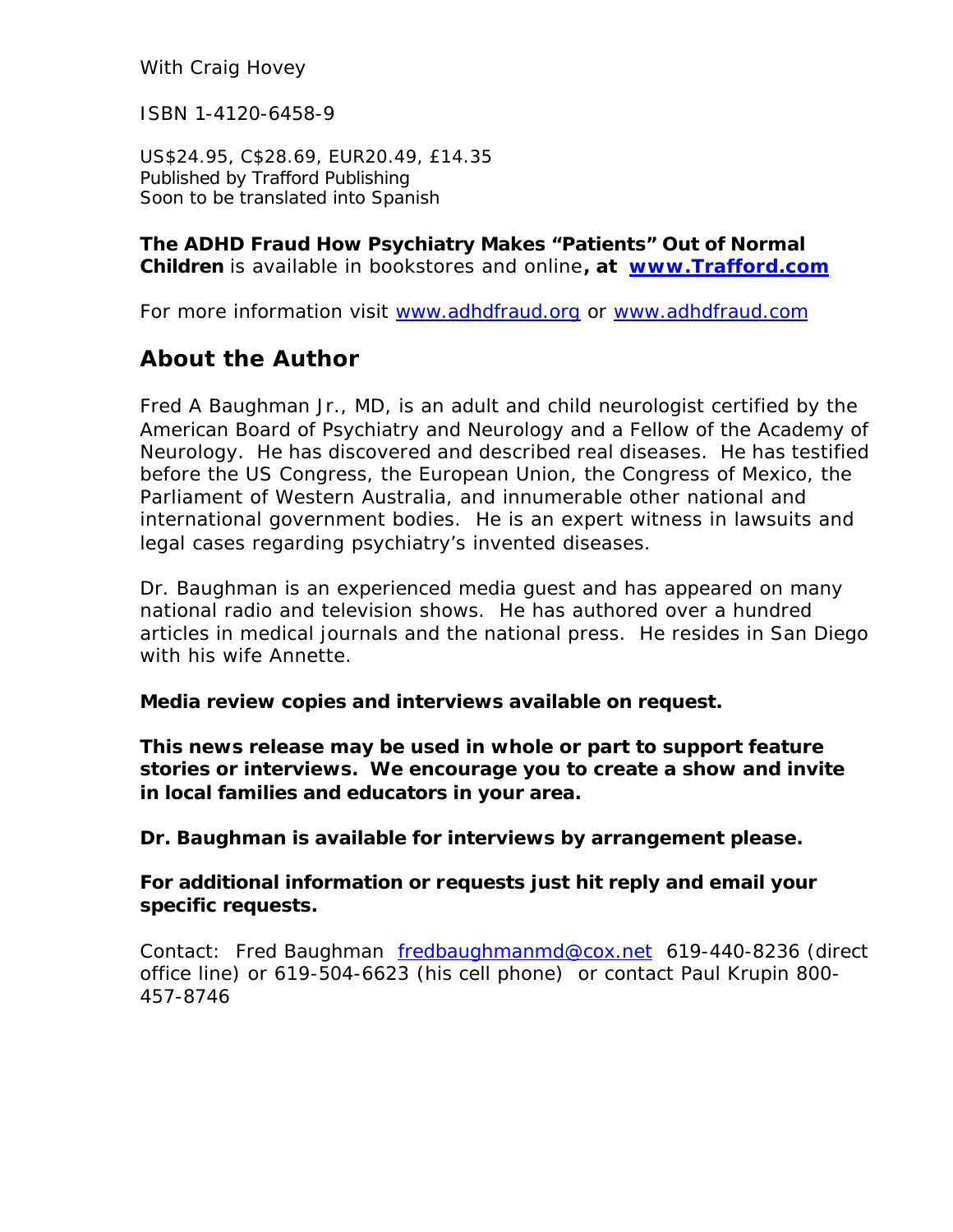For Immediate Release

Media kits, review copies and interviews available on request

Contact: D. K. Simoneau 303-987-9429

### **New Children's Book Provides Help for Children of Divorce**

**D. K. Simoneau**, a divorced mother of two children who lives in **Denver, Colorado**, has created a wonderful children's book that takes an important step. It helps children of divorce voice their frustrations and figure out how to cope.

*We're Having A Tuesday* is a true-to-life story of one little girl's process of coping with her parents' divorce. As she shuffles back and forth, from one parent to another, she struggles with living in more than one house.

She misses simple things like her bike, skates, favorite teddy bear and even her clothes. She discovers the most important lesson-that her parents love her no matter what home she is in.

This children's book contains a terrific story and a special interactive element along with beautiful and touching pictures.

The timing and importance of this rare book cannot be overstated.

One million American children experience their parents divorce each year. (Source: US Bureau of the Census),

One out of five children has a learning, emotional or behavioral problem due to the family system changing. (Source: National Center for Health Statistics).

Having been through a divorce, DK Simoneau has experience and advice for other parents who are going through divorce. Here are ten of the best ways to help children who are caught in the middle:

1. Don't talk down about the child's other parent, no matter how frustrated or angry you become. Talking down about a child's parent is like talking down about part of your own child.

2. Establish a special routine during transition periods. Perhaps play a game or serve a special meal each time your child returns. Kids thrive on routine and if they know exactly what to expect when they return to you it will make the transition easier.

3. Allow your child to have a transition object. If your child needs a blanket or teddy bear, let them. If the child is older and maybe doesn't want to carry an item that large, help them make one. Maybe pick out some rocks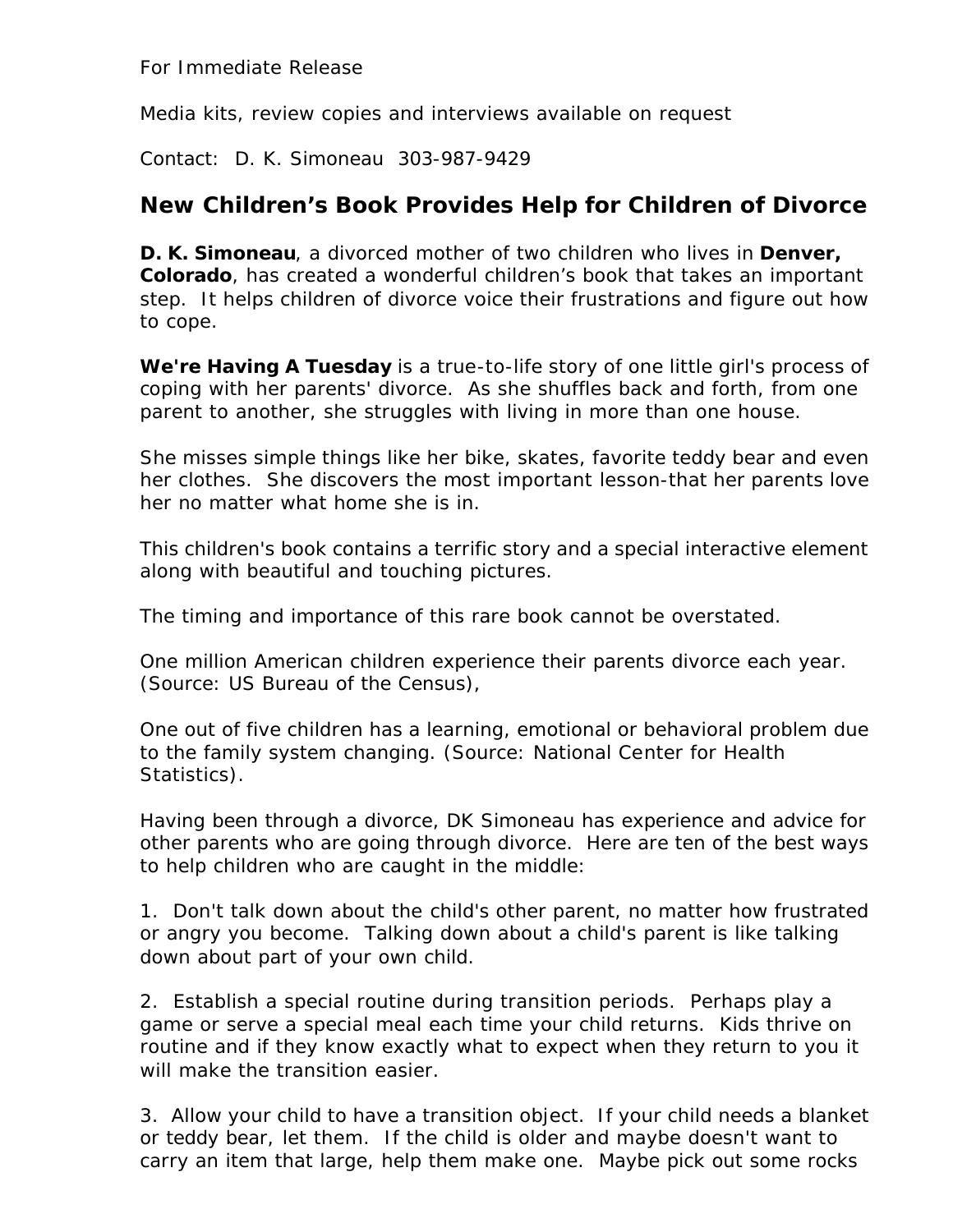that represent each parent. Have fun designing them so they know which rock belongs to who.

4. Call your child every day. You would be surprised at how much hearing your voice and knowing that you are thinking about them means to them, even if they don't say much in return.

5. Be understanding of their missing things from their other home, including the other parent. All of those things are very real to your child and not having them when they want them can be very frustrating.

6. Work with the other parent to establish a few basic routines that are at both houses. For example, at both houses bedtimes should be very similar. Sitting at the dinner table may be something to be encouraged at both houses. Television viewing or video game playing habits could be similar in both homes.

7. Establish some routine for going back to the other parent's house. Maybe develop a checklist. Did you remember your bear, your homework, your library book, your gym shoes etc. Make sure you do this each and every time so it becomes habit. Less things will be forgotten leading to less frustration and more responsibility.

8. Develop firm procedures and rules about what is acceptable about forgetting things at the other parent's house. Are you going to ground your child because he forgot his teddy bear? Will you be driving over to your ex's house to get it at 9:00 at night because your 4 year-old just can't sleep without it? Are you willing to let your child get a failing grade because your ex doesn't follow a checklist and make sure your 5th grader had packed her month-long book report assignment? Make procedures and follow through.

9. If it is possible, keep the communications open with your ex. You won't always agree, but if you are at least communicating you both will always be in the know.

10. If you are able to keep the communication lines open, make sure your kids know this. Have family meetings. Present yourselves as a united front even though you live apart. Back each other up. Doing this will prevent your kids from trying to play you off each other.

*D.K. Simoneau has created a special gift that celebrates the individuality and uniqueness of the children in divorced families in a gentle and beautiful way. It may be particularly difficult to fully explain to your children how much you love them, but this book articulates that message in a way that makes it a great, unique book. Words of kind acceptance and positive messages encourage children to feel good about themselves, and to feel loved. This is a*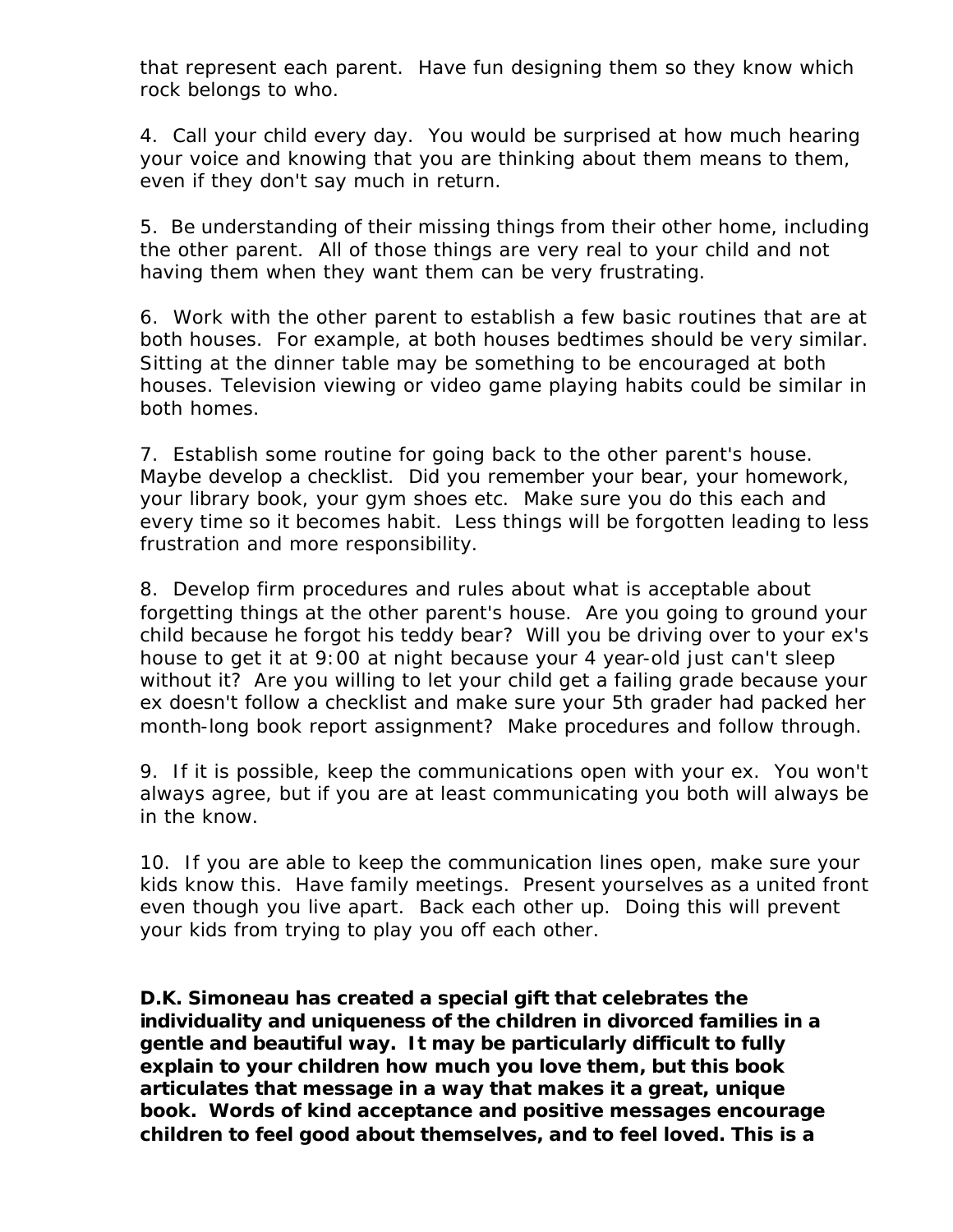*wonderful book for helping to instill personal worth in children a difficult situation.*



# **We're Having a Tuesday**

# **By DK Simoneau Illustrated by Brad Cornelius**

Published by AC Publications

ISBN 1933302135 \$16.95

Available in bookstores and online.

For more information visit www.werehavingatuesday.com

### *About the Author*

DK Simoneau is a real-life divorced mother of two. Originally an accountant by profession, her children's love for books has inspired her to write stories that teach and validate as well as stimulate an everlasting curiosity in reading. She lives in Lakewood, Colorado, where she is currently working on several other book projects.

### *What People Are Saying:*

"Today concerned knowledgeable single parents are balancing their own personal turmoil alongside the need of their children. This book gathers a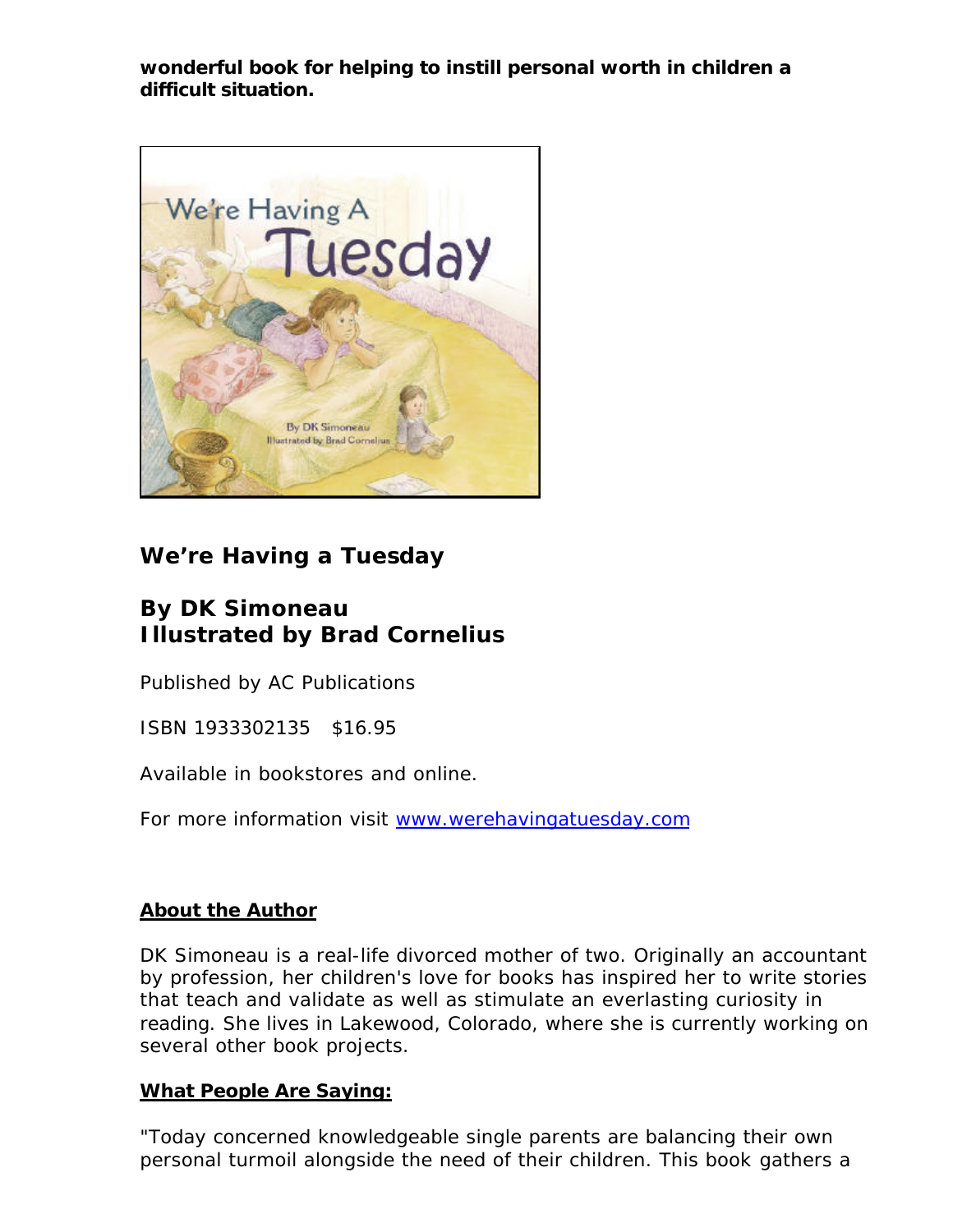child's perception of reality and the possibilities that can happen when everyone strives to achieve a common goal-becoming a new type of familytogether while apart"

Laurie Olbrisch, Executive Vice President of Rainbows

"We're Having a Tuesday is a significant book for both children and parents who are struggling with a split family scnario. It gives a voice to children and is a wonderful tool for communicating with them about the pain and joy they are experiencing. It is a must-have for anyone going through this situation."

Joan McWilliams Lawyer/Mediator, Denver

"DK Simoneau understands how to relate to kids. This story demonstrates that gift...and the beautiful illustrations make her vision complete."

William Savarino Lawyer/Child Advocate, Washington DC

Dear DK Simoneau,

My Mom and Dad are divorced and you reading that book made me feel good inside. I wish I can go back and forth- but I have to wait a long time to see my Dad because he lives in another state. He lives in California.

Love, John

Hi DK,

I just wanted to let you know that I gave the book I bought from you at the last CIPA meeting to my friend who is going through a divorce with her 3 year old son. It is now the ONLY book he wants to read and they read it multiple times each night before bed. I knew it would be perfect because, as the child of divorced parents with joint custody, it told the story of my life from age 9-18. I wasn't so sure it would be as meaningful for a 3-year old, but it most certainly is. You really hit the nail on the head with your book. Nice work.

Elizabeth

Dear DK,

My son loved the book. I am also a psychotherapist and feel it is really well done from a professional standpoint as well. Furthermore, it helped me as a newly divorced mother to not feel so guilty! Congratulations

Abby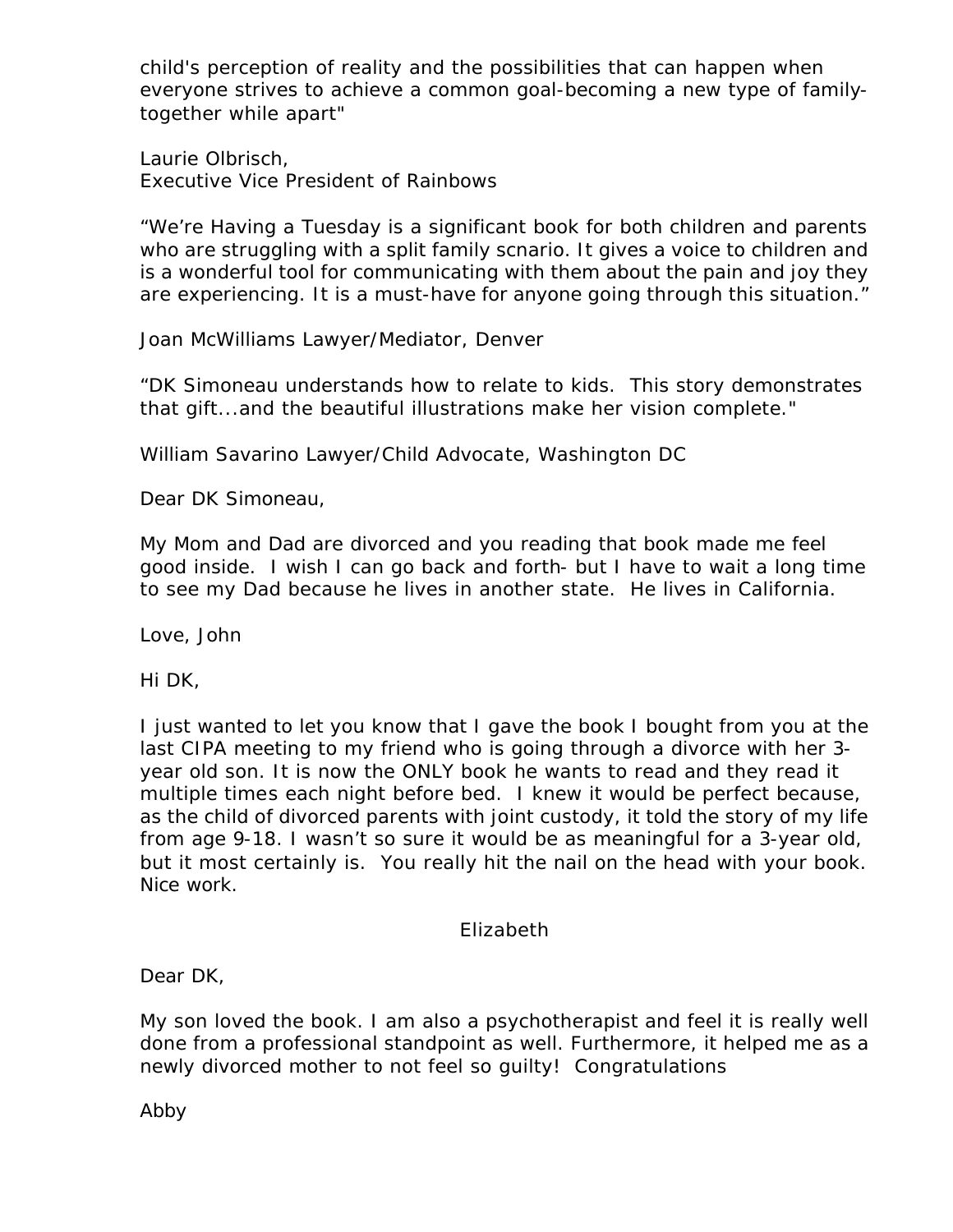**Media kits, review copies and interviews available on request**

**Contact: D. K. Simoneau 303-987-9429**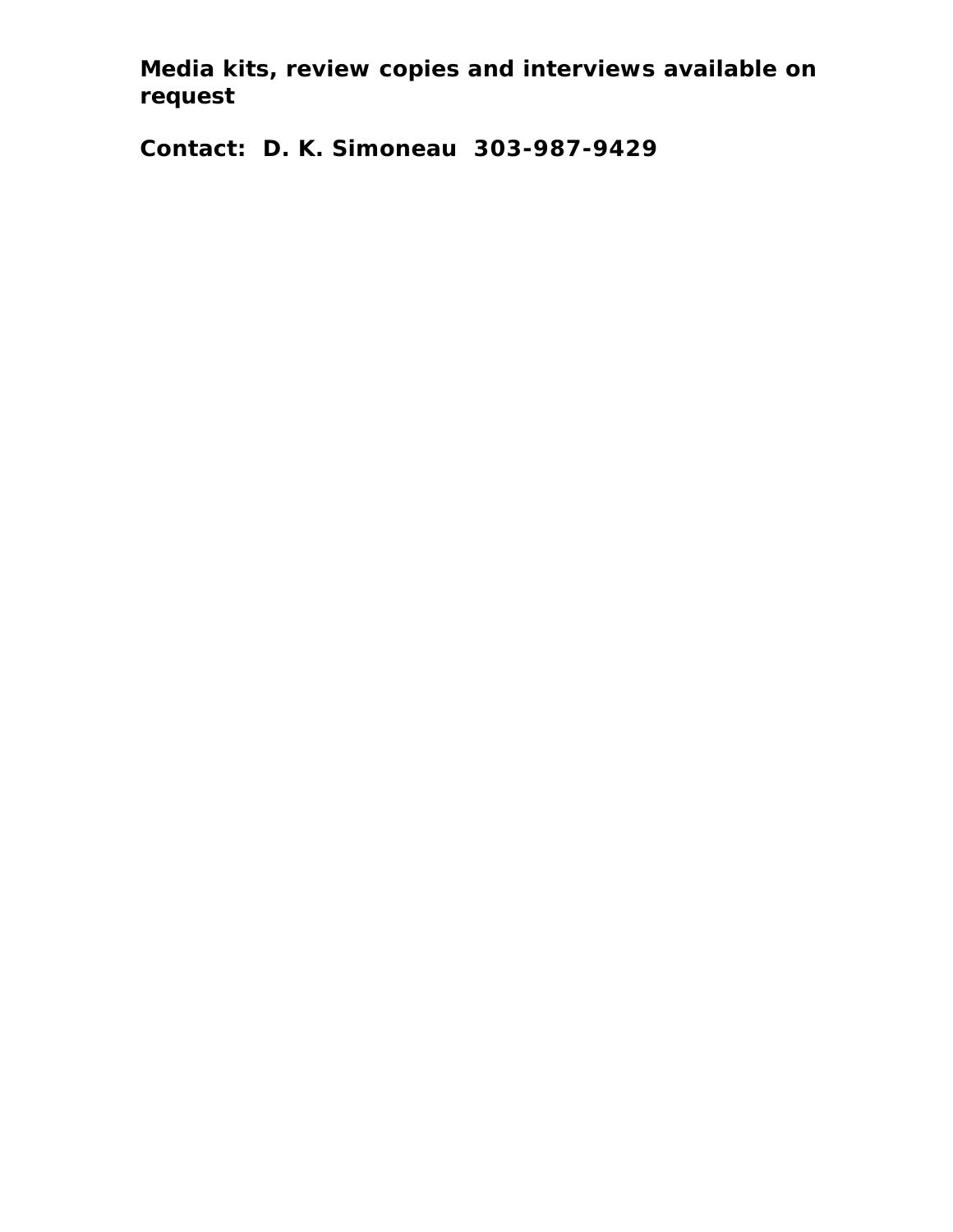For Immediate Release – unique feature story interview opportunity

Media kits, review copies and interviews available on request. Jackie & five children who recorded the audio book version (ages 7 to 13) are available for advice and commentary and guarantee a unique entertaining and educational show.

Contact: Jackie Dryden jackie@justjackie.com 713-961-0834

### **Out of the mouths of babes The world's best parenting advice comes straight from children**

*Would you trust the parenting advice on how to parent from people who have no experience at all and yet may be the best-qualified people on the planet to help you?* 

*Just Jackie says you should.*

*They are your children*, and while they've never parented a day in their lives, they've been on the receiving end of parental behavior for all their lives.

This, Jackie says, qualifies them to tell you exactly what you do right and what you do wrong.

"If you listen to children," Jackie says, "you can learn what to say and how to say it so that you become the best parent you possibly can."

Her enlightening parenting primer, **Just Me: What Your Child Wants YOU To Know About Parenting,** is a simple and easy to follow road map, which captures and explains in no uncertain terms, what children want their parents to know and to do.

**Want to say yes to your children?** There are at least forty-two critical things that every parent must know how to do to parent properly and get the most out of every situation with their child regardless of their age. Tapping into these parenting tactics can enable every parent to survive and thrive no matter what kind of situation he or she is faced with.

**Parents don't seem to get it.** We as parents need to be able to learn how to deal with children at all times so that they turn out right and we stay sane and provide them with good direction.

Here are just ten of the 42 powerful tactics that kids wish parents knew that you need to use to survive and thrive as a parent:

- 1 I don't want to be the boss You are the boss and I like it that way. No matter how much I protest I need to know that you are in charge.
- 2 Be united or I will divide you Mom and Dad, you need get on the same page or I will use you against each other.
- 3 I will do anything for your attention If you reward my bad behavior by only paying attention to me when I misbehave, I will keep doing it.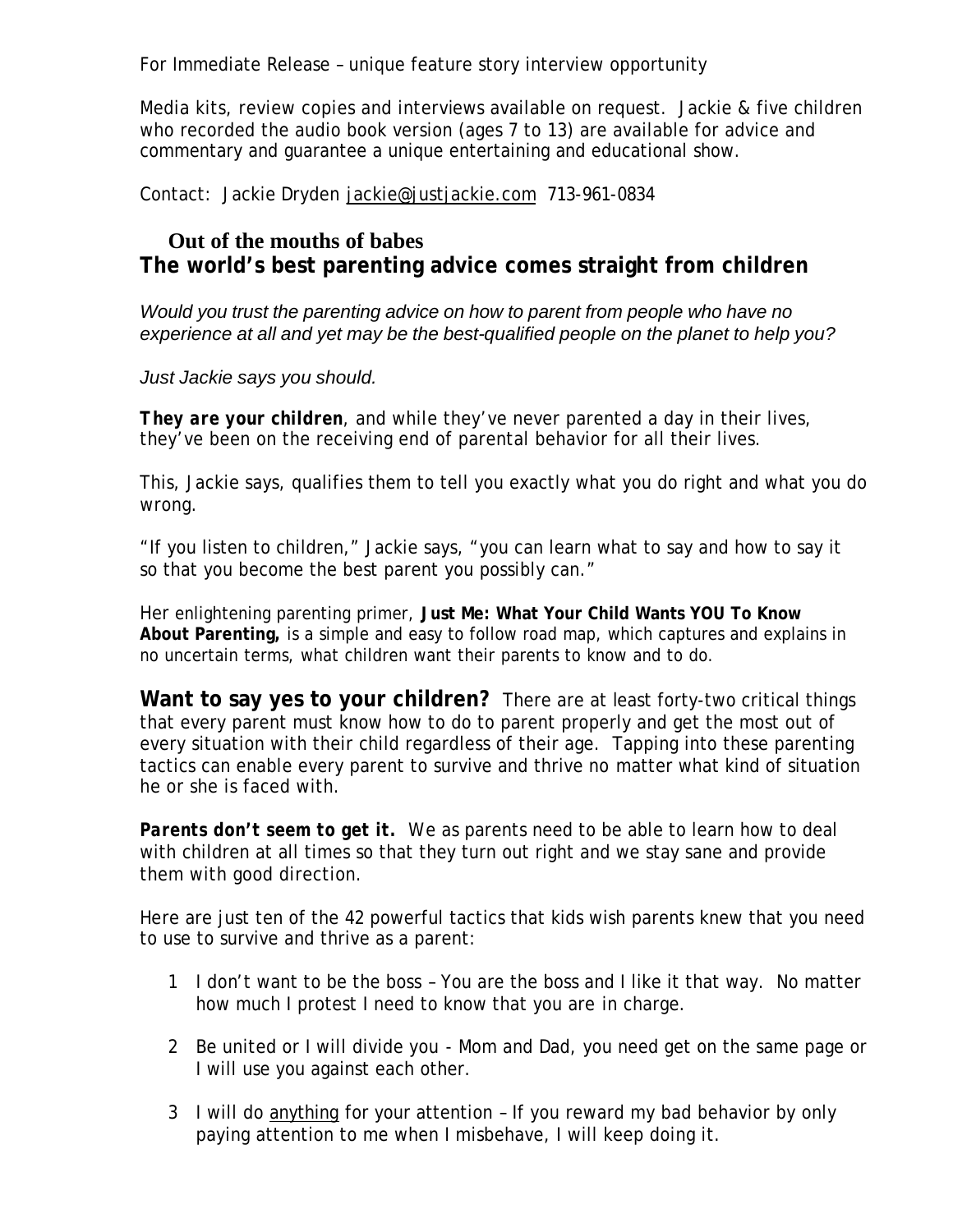- 4 Tell me what you "do" want Stop telling me what not to do and tell me what you expect. I can follow a positive statement so much easier than a negative one.
- 5 Quit pushing for straight A's Don't zap my enthusiasm for learning by obsessing over grades.
- 6 I want NO to mean NO I may not like what you say or do, but I want you to teach me the rules of our home. And I need you to insist that I follow them. Please be consistent.
- 7 Don't parent me like my siblings I am not like any other child. I am unique. I want you to see me for who I really am.
- 8 Be with me here and now Stop trying to get "there" and learn to connect with "here. Don't miss out on being with me today because you are focused on tomorrow. I need you now.
- 9 Whisper and I will listen Stop yelling and say the important things softly. Train me to listen and not to block you out.
- 10 I am not your "do over" Don't try to live your life over through me.

*Is that all?* Not by a long shot, but this is the minimum.

These are just a few of the life changing tactics covered by Just Jackie in her book, *Just Me: What Your Child Wants YOU To Know About Parenting* \$11.95 available at bookstores nationwide or online or from www.JustJackie.com



by just jackie

# *Just Me What Your Child Wants YOU To Know About Parenting* By Jackie Dryden

112 pages / 8" x 8" / Softcover / **\$11.95** Audio version with the voices of 5 amazing children. 90 minutes **\$14.95**